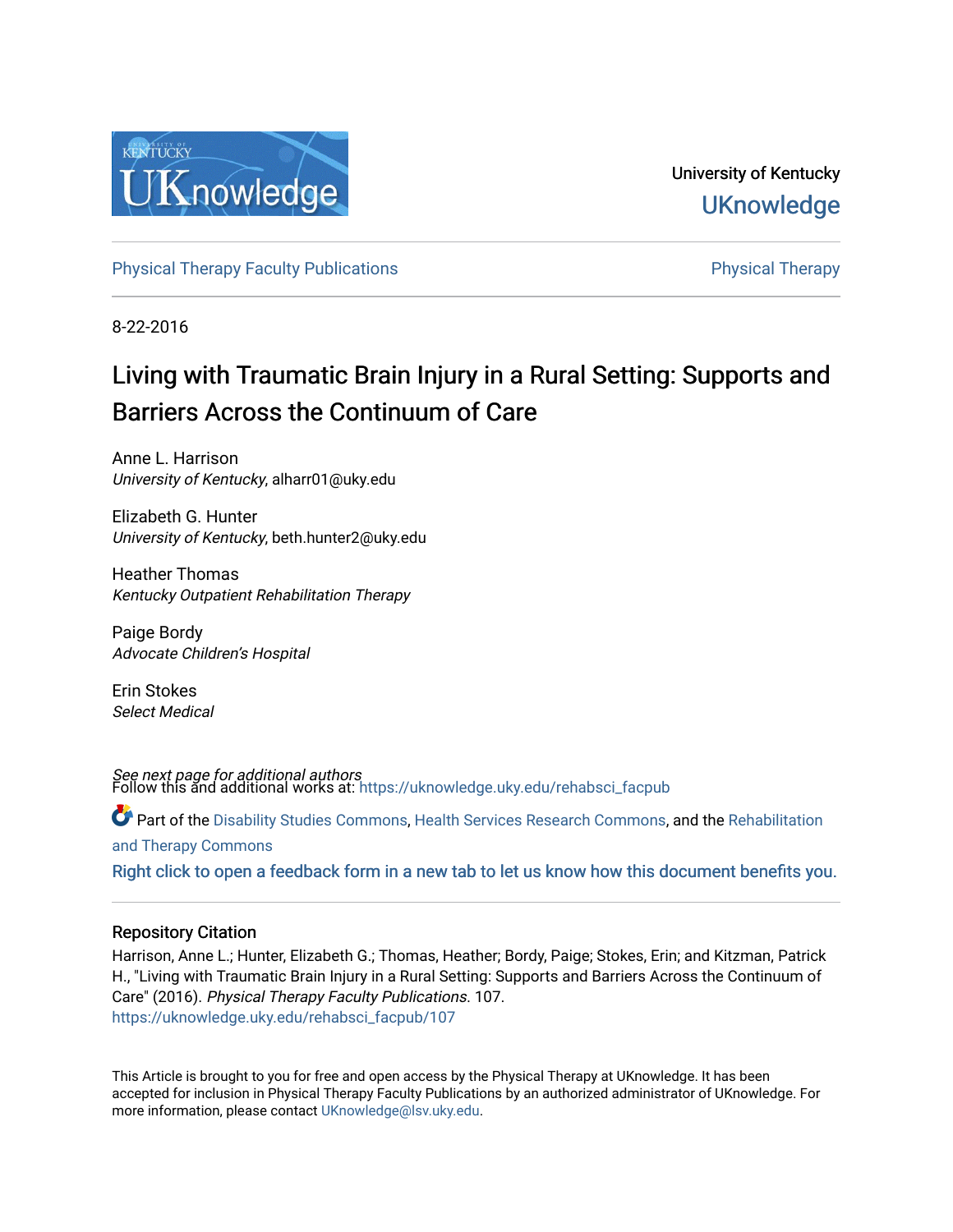## Living with Traumatic Brain Injury in a Rural Setting: Supports and Barriers Across the Continuum of Care

Digital Object Identifier (DOI) https://doi.org/10.1080/09638288.2016.1217081

## Notes/Citation Information

Published in Disability and Rehabilitation, v. 39, issue 20, p. 2071-2080.

© 2016 Informa UK Limited, trading as Taylor & Francis Group

The copyright holder has granted the permission for posting the article here.

This is an Accepted Manuscript of an article published by Taylor & Francis in Disability and Rehabilitation on 22 Aug 2016, available online: [http://www.tandfonline.com/10.1080/09638288.2016.1217081.](http://www.tandfonline.com/10.1080/09638288.2016.1217081)

## Authors

Anne L. Harrison, Elizabeth G. Hunter, Heather Thomas, Paige Bordy, Erin Stokes, and Patrick H. Kitzman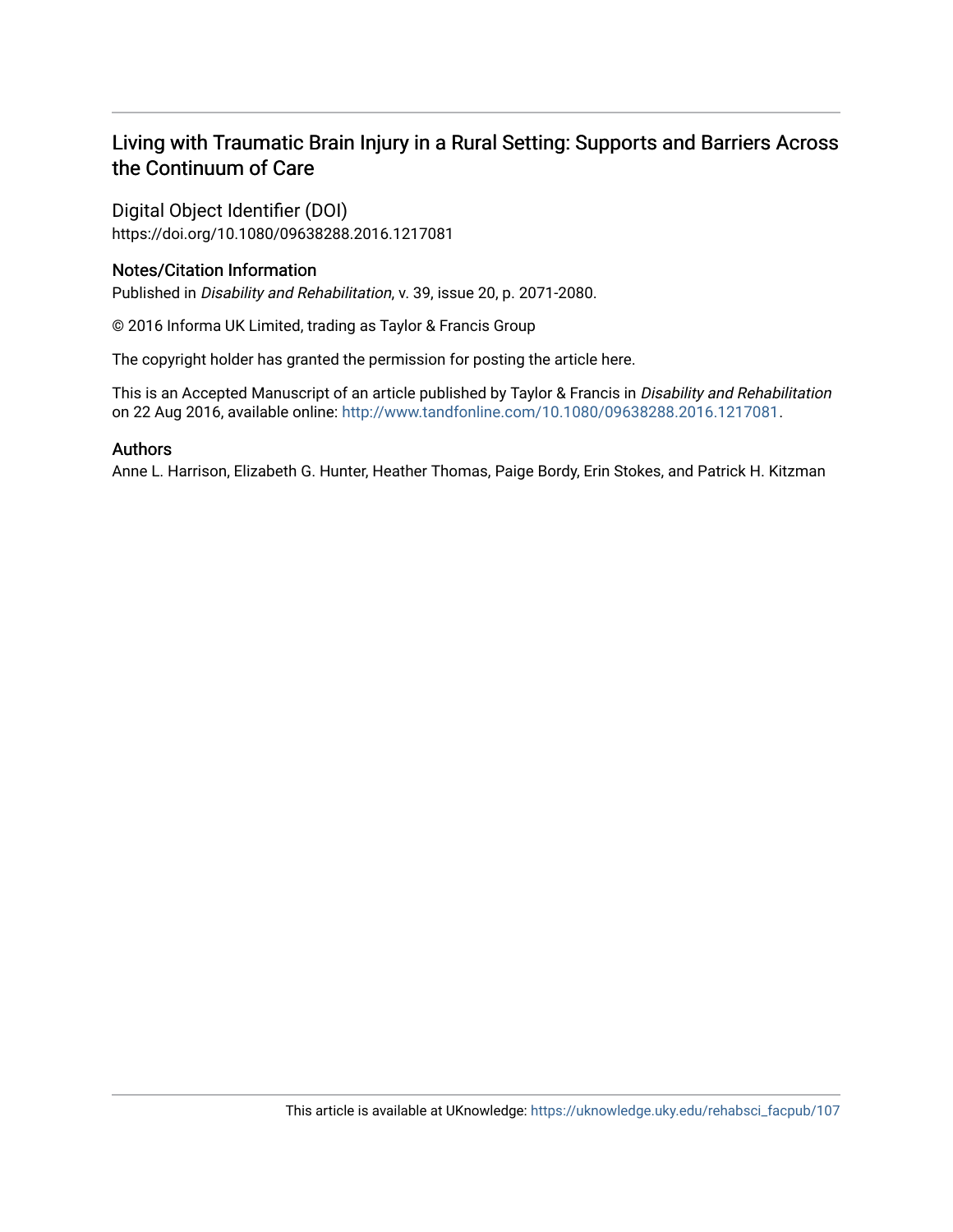

# **HHS Public Access**

Author manuscript Disabil Rehabil. Author manuscript; available in PMC 2018 October 01.

Published in final edited form as:

Disabil Rehabil. 2017 October ; 39(20): 2071–2080. doi:10.1080/09638288.2016.1217081.

## **Living with traumatic brain injury in a rural setting: Supports and barriers across the continuum of care**

**Anne L. Harrison**1, **Elizabeth G. Hunter**2, **Heather Thomas**3, **Paige Bordy**4, **Erin Stokes**5, and **Patrick Kitzman**<sup>1</sup>

<sup>1</sup>Department of Rehabilitation Sciences, Kentucky Appalachian Rural Rehabilitation Network (KARRN), College of Health Sciences, University of Kentucky, Lexington, Ky., USA,

 $2$ The Graduate Center for Gerontology, College of Public Health, University of Kentucky, Lexington, Ky, USA

<sup>3</sup>Kentucky Outpatient Rehabilitation Therapy, Lebanon, Kentucky, USA

<sup>4</sup>Advocate Children's Hospital, Pediatric Rehabilitation and Development Outpatient Pavilion, Oak Lawn, Illinois, USA

<sup>5</sup>Select Medical, Nicholasville, Kentucky, USA

## **Abstract**

**Purpose—**Traumatic brain injury (TBI) is prevalent in Kentucky and comes with a high cost in care and quality of life for individuals and caregivers affected. Many people living with the condition of TBI have unmet needs. Research among people living with TBI in rural areas is limited. The purposes of this study were to 1) increase understanding of the lived experience of people with TBI and caregivers in rural regions of Kentucky across the continuum of their care and 2) provide their perspectives on barriers and facilitators of optimal function and well-being.

**Methods—**A qualitative descriptive interview study was conducted by a multidisciplinary team. Content analysis was completed with data-derived coding and iterative modifications to analysis, coalescing codes into categories and themes.

**Results—**Thirteen people with TBI and six caregivers participated in the interview. Categories that emerged in analysis included the experiences under each locus of care; themes included relationships, functional competence, and participation in meaningful activity.

**Conclusion—**Relationships represented both barriers and facilitators of well-being. Major unmet needs persisted in terms of medical problems, support for caregivers, community linkages, and participation in meaningful activities. Recommendations are made regarding avenues for addressing unmet needs.

## **Keywords**

rehabilitation; neurological injury; rural health care; caregiving

Correspondence author: Anne L. Harrison, Room 204J Wethington Bldg, 900 S Limestone, Lexington Kentucky 40536-0200, USA, alharr01@uky.edu, 1-859-218-0596 (phone), 1-859-323-6003 (fax).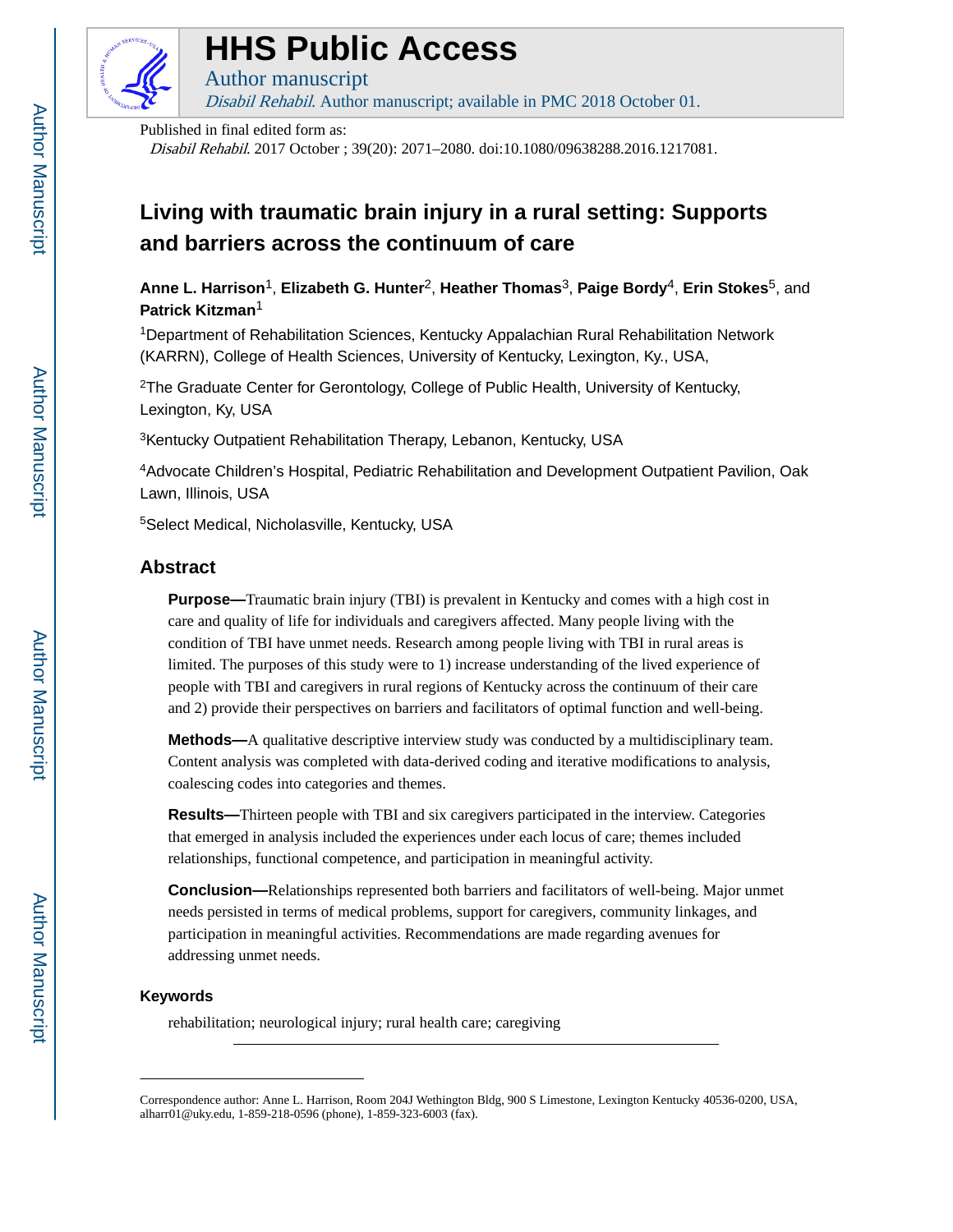## **Background**

Masel and DeWitt [32] emphasized that people with TBI have a chronic condition as defined by the World Health Organization [52]. The event of TBI causes or hastens the progression of secondary long term pathologies such as neurodegenerative disorders, neuroendocrine disorders, neuromuscular disorders, seizures, sleep dysfunction, psychiatric pathology, incontinence, sexual dysfunction, and metabolic dysregulation [32]. An analysis of rehospitalization of people with TBI found a 20% rate in years one and five after the TBI for reasons such as general medical problems, seizures, psychiatric problems, fractures, and surgeries or procedures addressing problems sustained in the accident causing the TBI [31]. A recent study indicated older age, mechanism of injury being a fall, greater injury severity, rural residence, greater comorbidity and psychiatric comorbidity to all be significant predictors of re-hospitalization 3 years post-injury [43]. A leading task force from the Galveston Brain Injury Conference emphasized that people with TBI need support over their lifetime [29].

Corrigan [10] summarized eleven statewide assessments of people with TBI indicating that the majority had unmet needs in the areas of memory, income, job skills/employment, education, and stress management. Only 16% worked full time and 17% worked part time. Unmet needs identified in other research included social networking, transportation, balance and coordination difficulties and family stressors [18,21,26,27,33,36,47,53]. In Kentucky the findings were similar [50]. Levack and colleagues [27] completed a meta-analysis of qualitative studies examining the lived experiences of people with TBI and found several primary themes including: disconnects from one's previous self, social disconnect, emotional sequelae, the challenges of accessing internal and external resources, and challenges reconstructing their identity and place in the world.

Moreover, a Cochrane review of research examining effectiveness of intervention programs for people with TBI found little significant outcomes in quality of life, community reintegration or change in caregiver burden in response to interventions that were studied [48]. Research related to caregiver experiences is very limited, although Lefebvre, Cloutier, and Josee [25] found that the challenges experienced by caregivers were, not surprisingly, associated with the unmet needs of the individual with TBI. Caregiver demands are unique for each family [35] and assistance needed may include monitoring medications, managing challenging behaviors, adjusting to sexuality expression, responding to drug and alcohol abuse, and learning how to advocate for vital services [12]. Having someone with a moderate to severe TBI can impact every member of the family such as parents dealing with extended parenthood, spouses dealing with adjustments to partner roles, and siblings feeling neglected [12]. Caregiver stress has multifactorial negative outcomes. The caregiver is at risk for diminished health and quality of life, but the persons being cared for also have poorer physical and psychosocial outcomes when the caregiver experiences high levels of burden and depression [37]. Overlooked in published reports is the evolution of needs over time as care settings, functioning, and personal roles change. This change over time may account for the variety of findings in studies of TBI caregiver needs [37].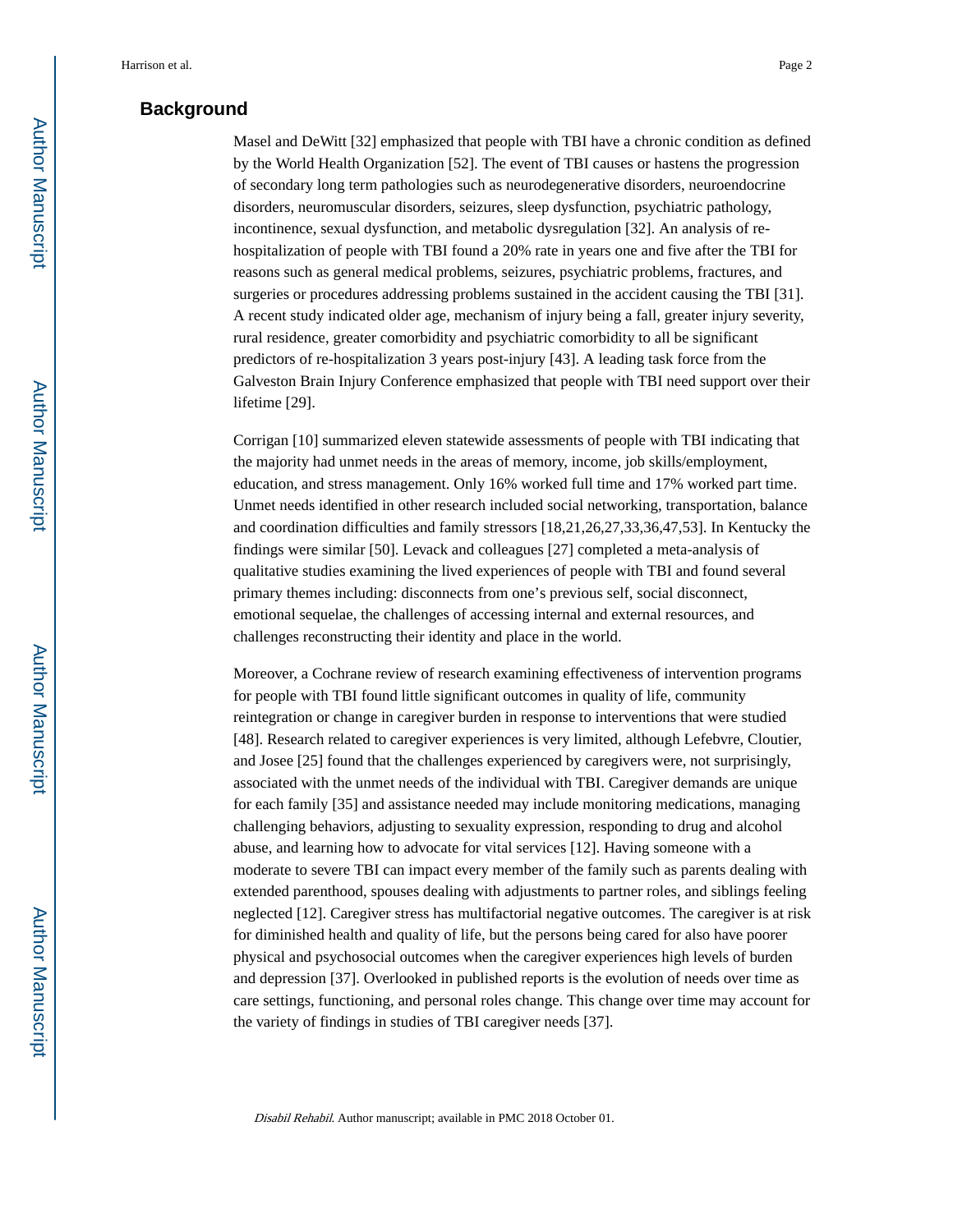The Centers for Disease Control (CDC) indicated that people from rural areas were at increased risk for TBI [6]. Moreover, they were at increased risk of developing secondary medical conditions due to lack of availability and accessibility of medical and other resources, and rural residence is a predictor of re-hospitalization in the TBI population [43]. Two studies found that rural populations with TBI tended to be more functionally dependent, have lower health statuses at follow up, and have fewer resources for support [17,40]. One study demonstrated limited rehabilitation resources in rural areas of the United States, posing a significant barrier to outcomes [22]. Systemic barriers to rehabilitation and functional gains for those with TBI in rural areas included a lack of a coordinated approach among health care and community service providers, difficulties in locating appropriate services, challenges in identifying professionals with TBI expertise, and inability to find employment[22,41,46]. Bellon and colleagues [4] completed a study of people with acquired brain injury and caregivers, and found the top three themes related to family support needs were: 1) counselling and financial support, 2) family support groups, and 3) coordinated, accessible, and tailored services. Coordinated, accessible, and tailored services was identified more frequently by those living in rural and remote areas [4].

The scope and magnitude of the problem of chronic medical conditions among rural Kentuckians, especially those in Appalachian Kentucky, are well documented [11,20,39,44]. In 2014, 54 of Kentucky's 120 counties were classified as rural, and 42% of the Kentucky population had rural residency. All but nine of the 54 rural counties were economically distressed based on analysis of median income and poverty rate, and socioeconomic indicators (e.g. education, health, health care access, employment, income) were all lower in rural areas as compared to urban [9]. Traumatic brain injury (TBI) in Kentucky is prevalent and comes with a high cost of health care. The Kentucky Data Surveillance Network [3] determined that approximately 37,000 people sustained TBIs in Kentucky in 2013, with the primary mechanism of injury being motor vehicle accidents or falls. Of those, 33,593 were treated and released from an emergency department (ED), with ED charges estimated at \$140,346,239. An estimated 3,458 were hospitalized at a cost of \$205,496,481 for acute care direct costs or post-acute care charges for rehabilitation. Indirect costs related to chronic conditions and quality of life are difficult to quantify.

The Kentucky Appalachian Rural Rehabilitation Network (KARRN) initiated a series of studies to characterize the lives of people living with neurological impairments in rural Kentucky as a first step to improving services, support systems and quality of life among these populations. Two KARRN studies have been completed which examined the needs of people with spinal cord injury (SCI) [23] and stroke [11]. People with TBI are varied from those with SCI and stroke in impairments sustained, outcomes, and available financial and health care resources. This third study was designed to explore the experiences of people with TBI in rural areas.

Research among people living with TBI in rural areas is limited, and there is no published research on the recovery process and continuum of care following a TBI in rural Kentucky. The purposes of this study were to 1) increase understanding of the lived experience of people with TBI and caregivers in rural Kentucky across the continuum of their care and 2) to provide their perspectives on barriers and facilitators of optimal functioning and well-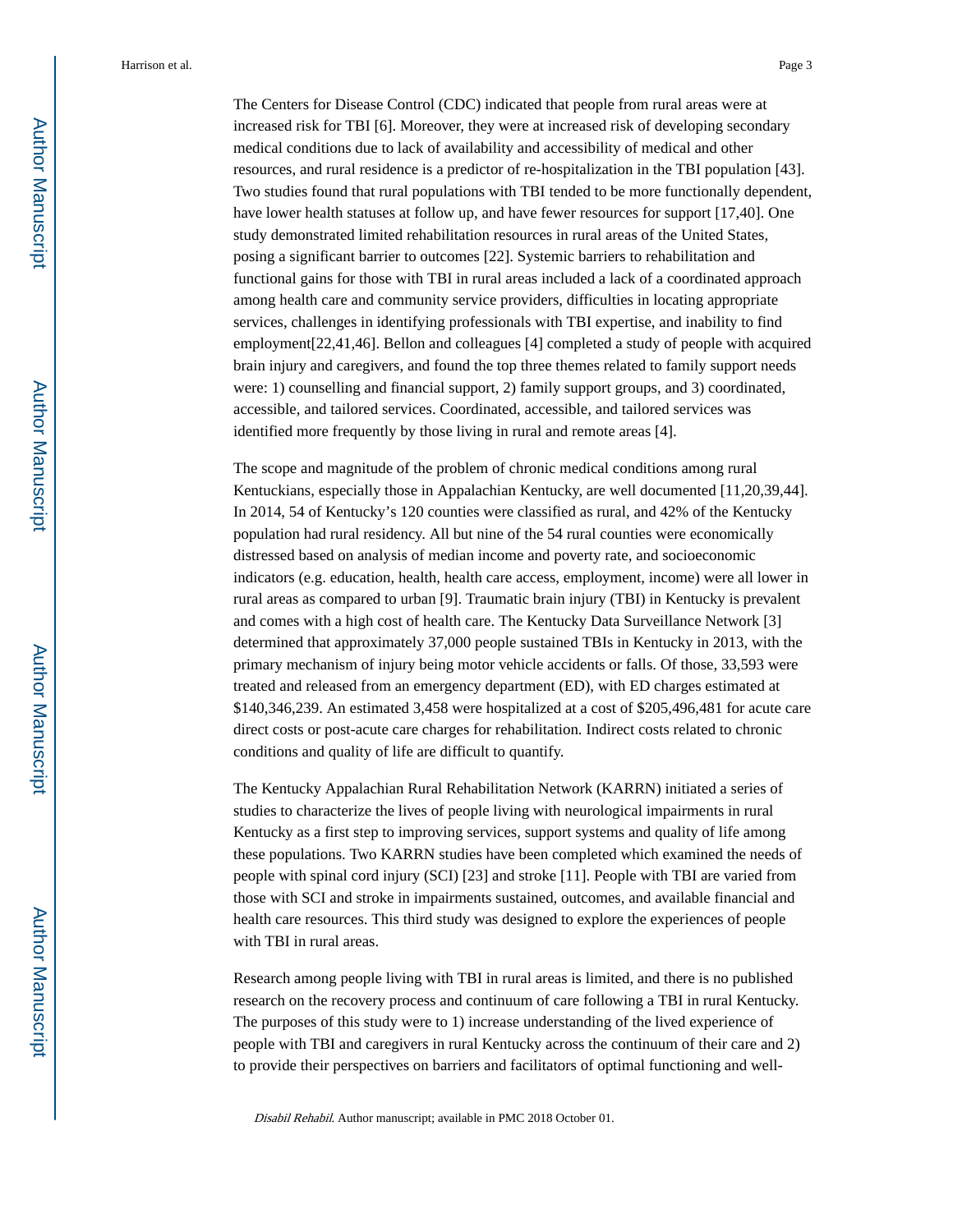being. This project focused exclusively on traumatic brain injury. Previously this research team conducted a similar study with people living with stroke [11] and we plan to examine the similarities and differences of these populations. This information will be used in the continued development of supports and linkages for people with TBI who live in rural areas.

## **Methods**

A qualitative descriptive interview study [42] was conducted using a team approach [7]. A multidisciplinary research team consisting of a physical therapist, an occupational therapist, and a health communications specialist provided diverse professional perspectives in the interview and analysis process. This was deemed optimal because of the varied impairments people with TBI experience [15]. The institutional review boards for the University and for the health facilities whose databases were used in recruitment, approved the study.

The inclusion criteria for the individuals in this study were as follows: 1) People with traumatic brain injury sustained at least 6 months ago in order to find participants who had transitioned through the continuum of care, and/or a caregiver for the individual who sustained the TBI 2) Residence in Kentucky 3) Twenty-one years of age or older in order not to qualify as a minor per the Internal Review Board standards at the time and 4) Ability to participate in one interview (individual and/or caregiver) that lasts up to 60–90 minutes. Rural residency was examined using the USDA Rural-Urban Continuum Codes [49]. Approximately 125 recruitment flyers were mailed to former patients of two rehabilitation hospitals, identified from patient databases, who fit the inclusion criteria. Each respondent received a phone call to further identify inclusion criteria and informed consent was obtained from each participant.

Semi-structured, open-ended interviews [13] were conducted following development of the interview guide by the team through a series of team meetings (appendix A). Three researchers served as interviewers. Interview locations were determined by participants and included participants' homes, regional hospital meeting centers, and residential nursing facilities. Interviews with participant dyads (person with TBI and caregiver) or with participants separately were determined by participant preference. Demographic data including age, race, sex, ethnicity, education level, county of residence, occupation, employment status, marital status, annual income, current medications, number of TBIs and number of years post-TBI were also collected. The interviews typically lasted 90 minutes. To improve descriptive validity during the interview participants were asked to recount their experience in several ways. To increase interpretive validity, iterative questions were used to further clarify participants' responses. Field notes and reflective memos were recorded by the interviewer immediately post-interview. The interviews were audio recorded, transcribed verbatim, and checked for accuracy. All transcriptions were de-identified using participant self-selected pseudonyms.

Qualitative content analysis, the preferred approach to analysis for a qualitative descriptive study was completed with data-derived coding, and iterative modifications to analysis as new data were collected [42]. This project used a qualitative team approach. The goal for analysis was to achieve inter-coder agreement. Unlike inter-coder reliability that requires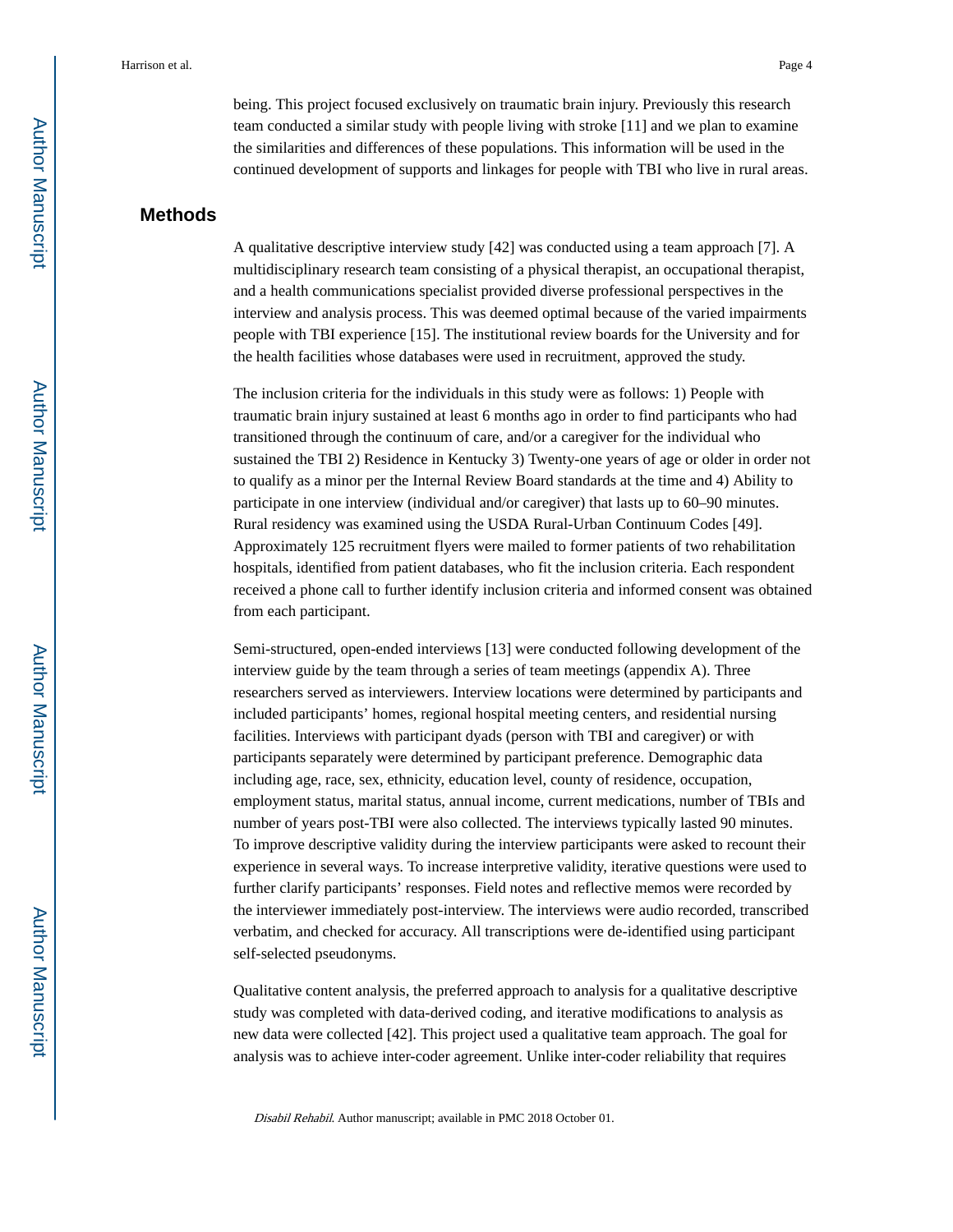that two or more equally capable coders operating in isolation from each other select the same code for the same unit of text, inter-coder agreement requires that two or more coders are able to reconcile through discussion whatever coding discrepancies they may have for the same unit of text [5]. This technique works well with qualitative team work, particularly if the team members come from different disciplines. For this project, the team analyzed the first three transcripts together to develop an agreed upon coding schema. At that point individual team members analyzed individual transcripts. After all the interviews were analyzed individually, a group discussion was conducted to again ensure team agreement on analysis and findings. This allowed for a final development of a categorization scheme through iterative analysis and rechecks by the entire research team. After agreement was reached on coding and categorization, individual researchers re-analyzed 2–3 interviews using the final categorization scheme. A team discussion of the final analysis and theme development took place. Each interviewer also triangulated the findings with their field notes and reflective memos that were developed with each interview. Finally member checks were conducted with three participants as analysis took place. The member checks confirmed our initial analysis.

## **Results**

Thirteen individuals (10 male, 3 female) with TBI, and 6 caregivers (2 male, 4 female) were included in this study. Eleven of the individuals with TBI were able to verbally participate in the interview process. The remaining two individuals, although present during the interviews, were unable to communicate in the interview process with their caregivers due to physical limitations secondary to their injury. Ten different counties were represented in this study as seen in figure 1. A summary of the demographic information for all participants (caregivers and those with TBI) can be found in table 1 with specific demographic data by code name in table 2.

A descriptive summary of the participants' narratives across the continuum of care is presented categorically within the following structure: 1) TBI onset and emergency care 2) Acute care 3) Inpatient rehabilitation 4) Transitioning home and reintegration into the rural community.

### **TBI onset and emergency care**

The TBI was caused by a motor vehicle accident for eleven of thirteen participants with one being the result of a self-inflicted gunshot wound, and one being due to complications from surgical removal of a brain tumor. The individuals with TBI were transported to the nearest hospital emergency department (ED) either by ambulance or helicopter. The majority of participants reported that the amount of time it took for the police, ambulance, and/or helicopter to arrive at the scene of the accident or event was very positive.

Individuals with TBI were unconscious during this time period and all were in a coma for varying amounts of time. Barriers noted with emergency care in the rural communities included the lack of neurologists on call, an inadequate knowledge base among practitioners, and participants' distrust in the local healthcare systems. One person with TBI, Murphy, reported that he was told by his father that his arm began to swell due to inappropriate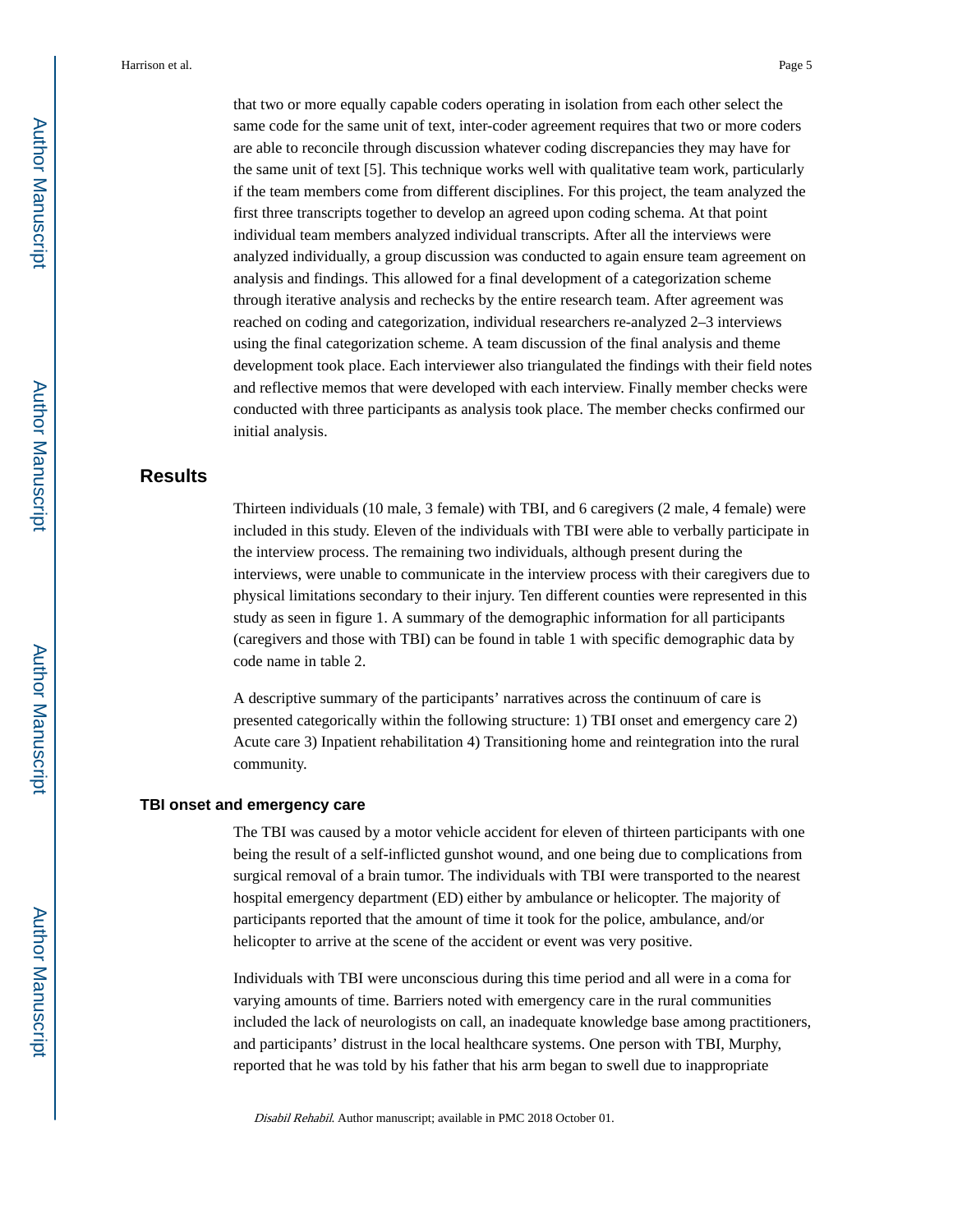placement of the intravenous medication by staff at the local ED, and that his tracheal insertion site was damaged by poor tracheal placement. He described how his father wished they had immediately taken him to a university hospital in a nearby city instead of the rural local hospital.

… [my father] felt like he was not being supported by health care providers and they did not explain things to them……That's one of the small town rural things… They don't trust what's in their community, number one because it is a small town so you hear about everything that goes on, but maybe it is that they're not as good either; who knows.

#### Murphy

There was often inconsistent and confusing communication about whether or not the person who had sustained the TBI would survive the trip from the local hospital ED to the next level of care. The caregivers all shared a significant amount of anxiety, fear, and feelings of helplessness during the ED experience.

(After arriving at the hospital), they just told us that it was very bad. ….they are not a level 1 hospital so we knew there was no (ability to monitor) ICP (intracranial pressure) …‥and no neurologist. They were just letting us say goodbye to her; they did not think she would live. In fact, I turned around like this to say goodbye to my….cousin and she was with the head nurse and I saw the head nurse who was not looking at me say, she'll never make it to [a distant teaching hospital].

#### Cathy, Amanda's Mother

It was a pretty dark forecast for his life….I don't know if I initiated it or if they did but we (were)… thinking about his organ donation and so I was prepared to move ahead with that…it was such a shocking and stunning thing that you just…walk into something….before you realize what kind of decisions you're making.

Jaci, Brandon's mother

#### **Acute care**

All participants in local rural hospitals or EDs were transferred to larger hospitals in urban areas. Participants' descriptions of the acute care experience included both positive and negative interactions with health care providers. Some participants (caregivers) described that they felt they were given adequate information and understood what the doctors communicated to them.

(They)…gave us hope and…the feeling that it was going to be a hard road ahead… but possibly a decent outcome.

Cathy, Amanda's Mother

I remained impressed with how much attention they gave from 2–3 nurses all the time in the ICU.

Jaci, Brandon's Mother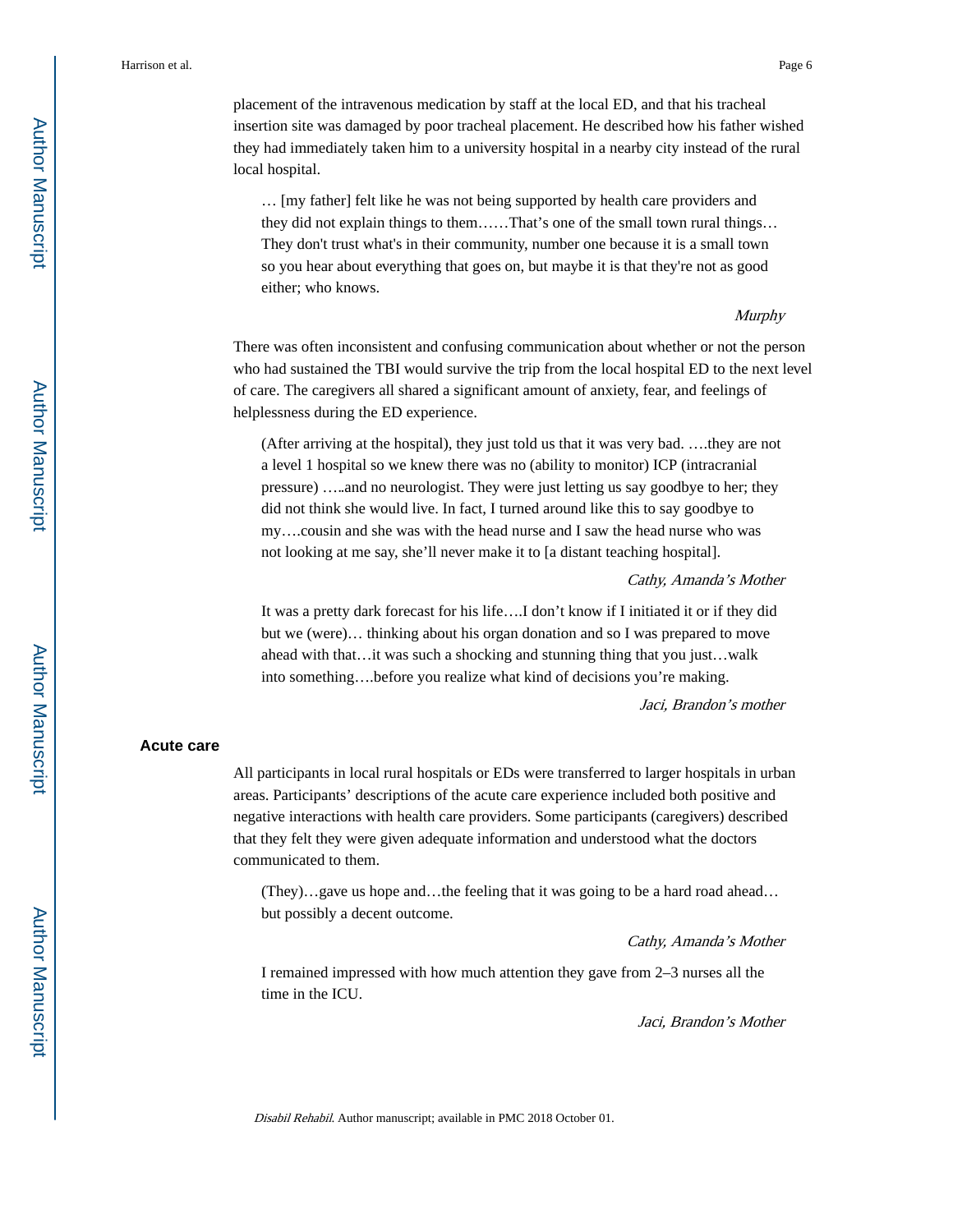One mother, whose son suffered a stroke during surgery for complications of his TBI, described how she felt the urban hospital displayed a lack of sensitivity and emotional support.

Some of them was pretty good; some of them, they was pretty bad… he was on life support and…they kept aggravating me and wanted me to pull the life support on him...and I told them no and they kept on.... I told her (the doctor) no, which I was glad she got off his case because then they done his surgery…. It…numbed me but then I had so much faith, I told them he wasn't going to die…‥

#### Ella, Clay's mother

An additional challenge during the acute care phase was not having a place for family members to stay, since the hospital was far from their rural homes. Caregivers adapted in various ways, such as sleeping in stairwells or in uncomfortable chairs in waiting rooms. Caregivers had to adjust to living with only the essentials, and many had to miss work in order to be by their loved one's side. Murphy described the importance of family support:

My parents stayed with me… That's been a huge blessing…‥the entire time I was in the hospital, my parents were only not with me for one day.

**Murphy** 

#### **Inpatient rehabilitation**

During the sub-acute phase, the majority of the people with TBI went to an inpatient rehabilitation facility (IRF) in an urban area. Often participants were unable to feed themselves, walk, shower, and use the restroom independently upon admission to the rehabilitation setting. This was frustrating, difficult, and scary.

I'd been out of it for a month; I didn't know anything for a month and then when I started coming to myself at (the urban IRF), I thought, what on earth has Roger put me in this crazy house for.

#### Sybil

When Dawson was asked about his challenges in the rehabilitation setting, he responded:

Well I tell you, when you're, when you're at a place like that and you ain't used to them, ....you know they're helping you...but still you're pretty scared........ and then I was in a lot of pain…. When you're used to being able to do everything and then you get to where you can't…that makes it pretty tough…you lose all your pride…. Wanting to get back to my family is more or less what kept me going. You're always worried about them when you ain't there to take care of them. Even if you ain't able, you think you are.

Dawson

Many participants described the acute IRF environments as places where expert support resulted in tangible positive change. Most of the participants with TBI reported that they started to regain their memory in these settings, and they began to realize how serious their functional limitations were. Small achievements with daily activities resulted in feelings of accomplishment. Many participants, who first were dependent upon the people around them,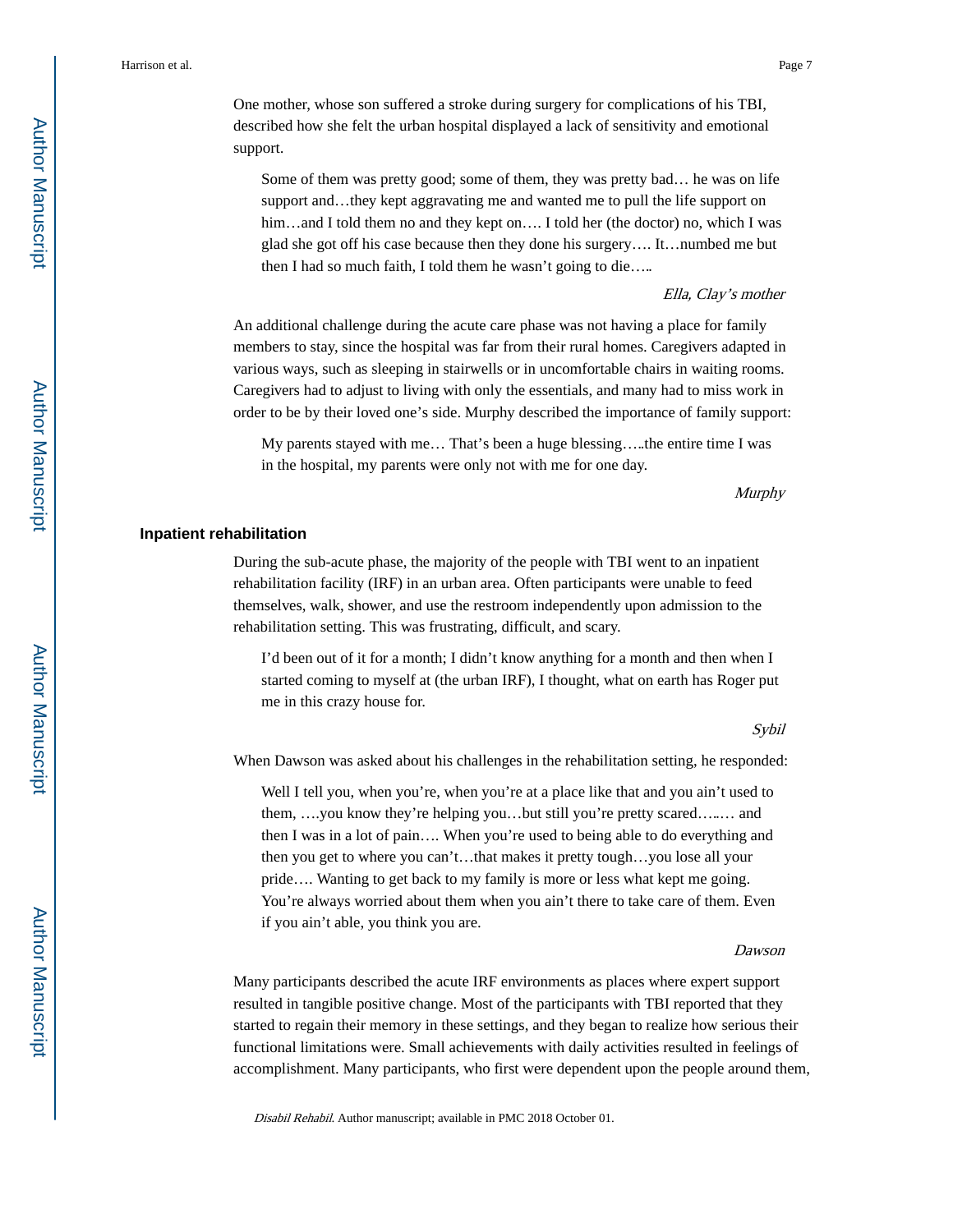were eventually able to return home with the ability to perform activities of daily living independently such as eating, showering, and dressing. Many shared experiences in which they were impressed and moved by the support and passion of the rehabilitation team.

I'll never forget her… I'd get so mad and she (the physical therapist) was doing the best for me.

…anything compared to (the regional IRF in urban area]…will show to be inferior.

#### **Murphy**

Jesse

Nathan spoke about how one of the speech therapists was able to help him not only with speech, but also with his memory and orientation, which helped when he had hallucinations.

…the floors would breathe, the walls would breathe, I would step out of the way for people who weren't there.

#### Nathan

Most felt that their loved ones/caregivers did not receive enough education about their condition, even in the IRF.

…the one thing that wasn't communicated to them was I was not able to make a memory ….I kind of wish that they would (have) explained to her, my wife, that I couldn't make a memory and that's why I was having to repeat the questions and stuff like that… I kept … asking her the same questions over and over and over again and she got tired of answering those questions….

## Cole

It was common for most caregivers to drive long distances (e.g. 2–4 hours) in order to be with the person who had sustained the TBI. The vast majority of caregivers had to miss work and therefore miss paychecks. Emotional, mental and economic stresses were typical burdens for the caregivers and individuals with TBI during this phase of rehabilitation

I went back to my college days…I lived out of a backpack before, I can do it again…

#### Jaci, Brandon's mother

(My husband) practically moved down there at (urban location of IRF). He took a camper. We had a camper and he took a camper down and stayed….

#### Sybil

And they put up with me and I'd get in there about 7:00 o'clock of the morning and I didn't leave until they run me off at 6:00 or 7:00 that night…And that was every day I was in there.

#### Roger (Sybil's husband)

…during this critical time, the family is needed more than ever and the family is exhausted.

Cathy, Amanda's mother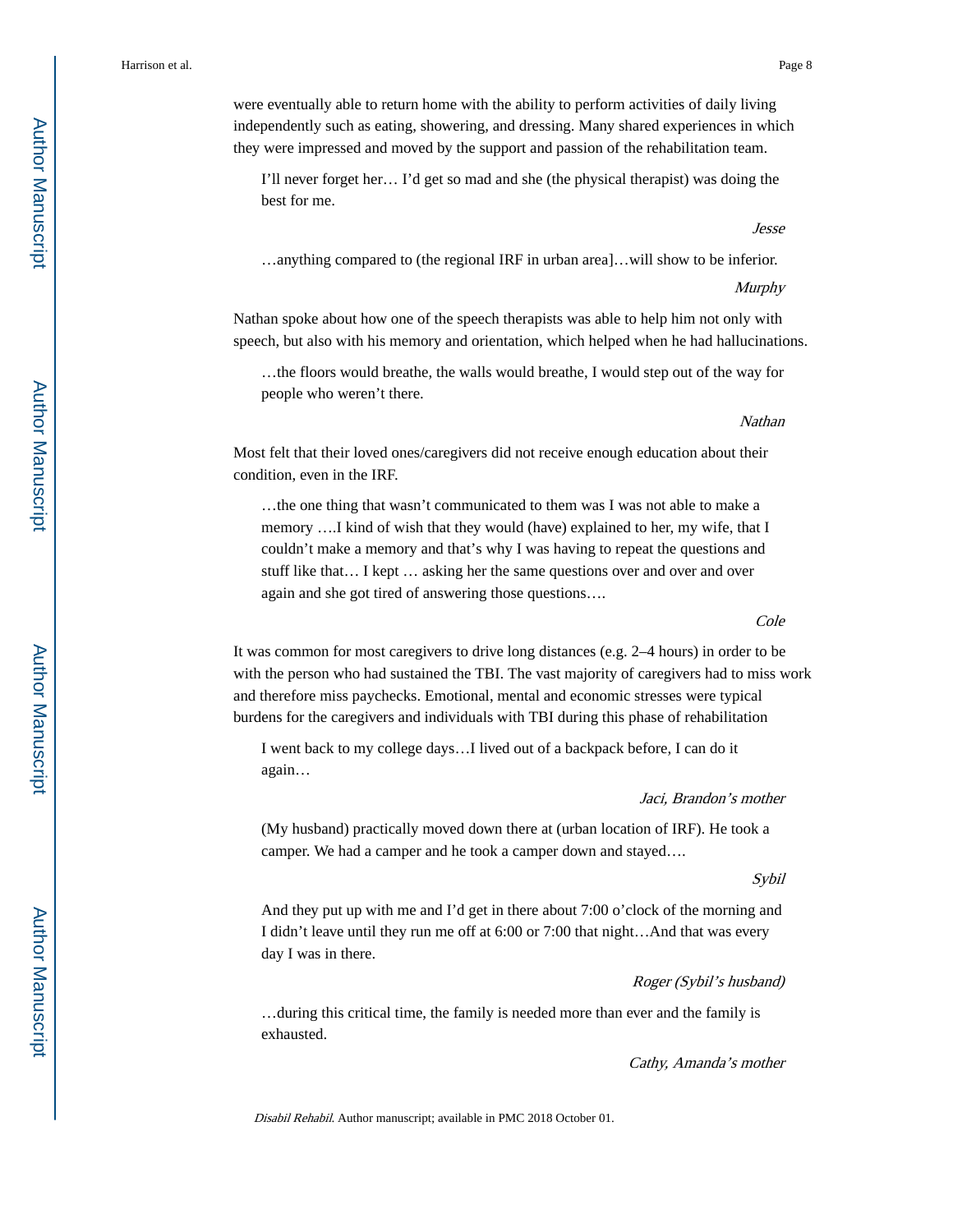Three people with TBI transitioned from acute care to other locations such as a skilled nursing facility (SNF) or long term acute care hospital. Clay was transferred to a SNF, and Clay's caregiver believed he did not receive the care he needed.

Yeah, they shipped him back down here to a nursing home instead of shipping him to (the regional IRF in urban area)…. (Things were) completely out of control… they would just leave him lying there in bed (in the SNF). ….Where he's so young and everybody there was older and it didn't make me feel comfortable him being in the nursing home… so I just told him, I said, this ain't a place for my son, I'm bringing him home. So I had them to order me the stuff and set it up and then I brought him home and kept him with me…‥ So I set up that thing here (referring to the hospital bed in her living room).

#### Ella, Clay's mother

Brandon's mother felt that Brandon did not receive the proper care at an urban long term acute care hospital (two hours from their home). She indicated that the intravenous equipment was not well managed, and described how Brandon became dehydrated and malnourished during his stay there. He developed pressure ulcers, and she was told they would not be able to heal. Her belief was reinforced later by the fact that once she brought Brandon home, he gained weight and the pressure ulcers healed.

There were some misunderstandings about their equipment and the feeding, the tube feeding …. I don't think he was getting enough…. the dietitian didn't really seem to be much of an advocate for him. I would notice some of the nurses weren't doing it [tube feeding] that way (the way she was trained). So I actually said, isn't this what's supposed to be happening. So I was catching things…. Having an advocate for these people is key. You have nurses and then you change to another nurse and the shifts (change)… It is terrible for somebody in this situation…. We would've loved to see a great nurse ….we being all people who had loved ones there……and for them to never be on vacation or never to take a day off until that person is well. But it cannot be that way.

Jaci, Brandon's mother

Insurance coverage was a barrier.

…we went week by week with recertification for the insurance… and just always not knowing.

Jaci, Brandon's mother

#### **Transitioning home and reintegration into the rural community**

I was (saying) every day to my nurses and doctors, I want to go home, I want to go home, can I go home, when can I go home?…. I think that I really hadn't grasped the situation that going home wasn't, wouldn't be the same…. And you know once I got home, I was like, can I go back?

Tammy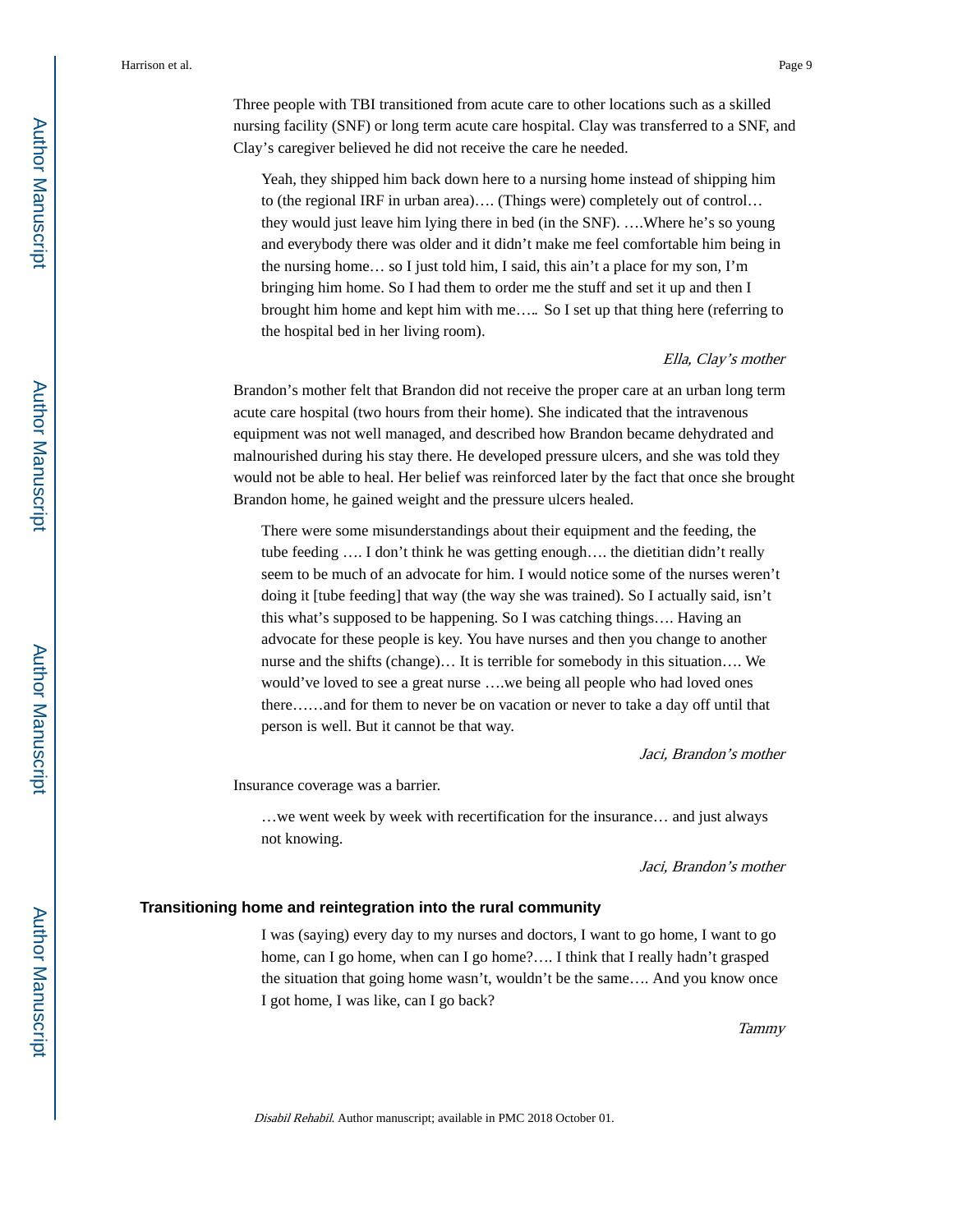For all but one subject, home meant returning to their rural community in Kentucky. This transition was the most challenging across the continuum of care, especially for the caregivers. Many participants reported being scared of what would happen once they left the safe and structured routine of the inpatient rehabilitation settings.

Well it was....a little scary just because..... 3 days prior, I had to shower with a nurse and now I'm expected to be able to do these things either with my parents' assistance or by myself.

#### Murphy

Participants in this study were living in their communities with a wide variety of levels of function. Some still depended on caregivers for their daily function. Many were able to manage their own daily needs but were not able to return to meaningful activities. A few participants were involved in volunteer positions in the community. Three participants had participated in vocational rehabilitation support, but two of them had to relocate to university environments to do so, and the third felt she was humiliated in a day care/day work program and stopped participating. Participants described chronic symptoms and physical limitations that continue to affect their ability to be productive on a day to day basis even years after the initial injury. Balance deficits (resulting in falls), extremity weakness, memory disorders and slowed cognition, severe headaches, hallucinations, changes in sensory abilities (altered hearing, vision, taste), mood problems, and dizziness are examples of chronic symptoms that participants described.

The problem we run into…is his headaches…there may be 2 or 3 days a week where he can't function.

Beth, Jesse's Wife

I have knowledge for it, but I can't physically do it.

Landon

I have fell a…ton at home. But my arms are strong enough that I catch myself….And I guess my neck's strong enough where I can hold it still ….and take the impact.

Bryce

Another barrier to community integration was the perceived lack of knowledge about TBI in their local communities.

Compensation sent me to him (the physician): the only thing they want him to do is just write me my prescriptions and that's it and as long as he's getting paid for it, that's all he's interested in…

Dawson

They are not used to brain injury… the equipment is not here.

Cathy, Amanda's Mother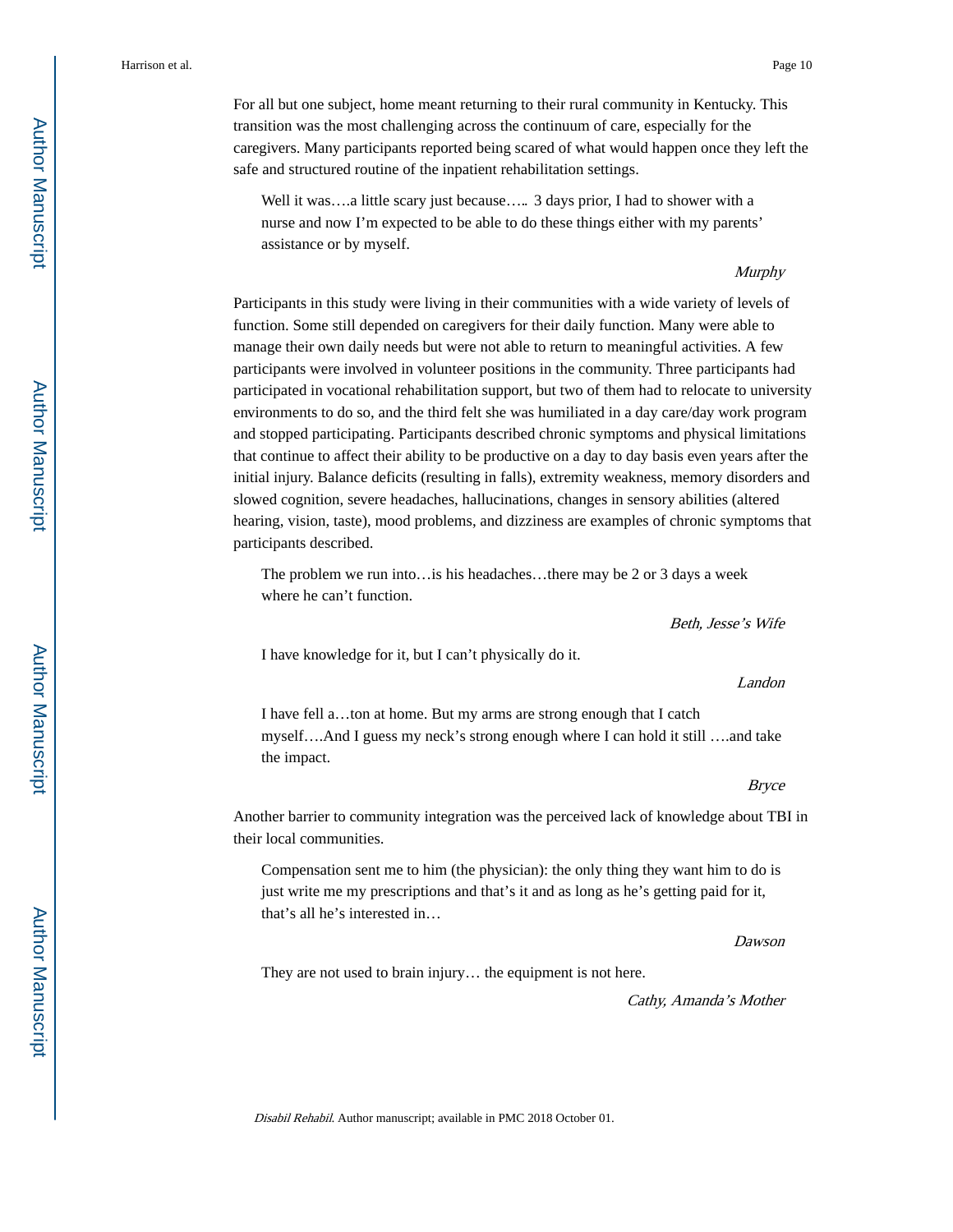Many of the participants traveled hours to the urban setting from their rural communities several times a week to receive outpatient rehabilitation services because they did not feel the services offered in their own rural communities were adequate.

The brain injury expertise, where is it? Well it's at (regional IRF in urban area). And that's where the neuro experienced PT's, OT's, speech; I don't know of anything beyond them.

#### Jaci, Brandon's Mother

Because of his mother's persistence, Brandon started receiving outpatient therapy at the regional IRF twice a week, which was a daylong process because of the distance from home and the dependence on state funded transportation.

Clay's mother and caregiver reported that Medicaid (the government insurance provider for people with low or no incomes) approved several weeks of home therapy, three times per week, but she did not believe they made significant progress in the given time period.

…‥they sent them here and they worked with him here…. they would (only) allow so many visits with him and they divided it up like 15 minutes to give him more time but then I was doing it all while they was here …. you couldn't tell (what they had done with him); I could've done that, just moved his arm, work it and everything, his feet and stuff; I could've done that because…we done it all the time anyway.

#### Ella, Clay's mother

Many expressed that there was a lack of knowledge and support to help them figure out how to address the financial burdens resulting from the injury.

I just got …‥a few bills and stuff I just need to get caught up on that I can't see myself ever getting caught up on.

#### Nathan

The caregivers also experienced dramatic life changes. Several caregivers described taking on a new role as a nurse for their loved ones with TBI.

I never saw myself as a nurse but yet I do all kinds of things; I mean I did the wound care and you know the tube feeding and I haven't stuck anybody but that's about all I haven't done….

#### Jaci, Brandon's Mother

If I could hire a nurse as good as her (referring to his wife)…(there's no telling) what it would cost me.

#### Jesse

Several participants expressed feelings of social isolation as a result of the TBI.

People don't, they don't pay too much attention to you after, I mean, if they know you, they don't bother you.

Dawson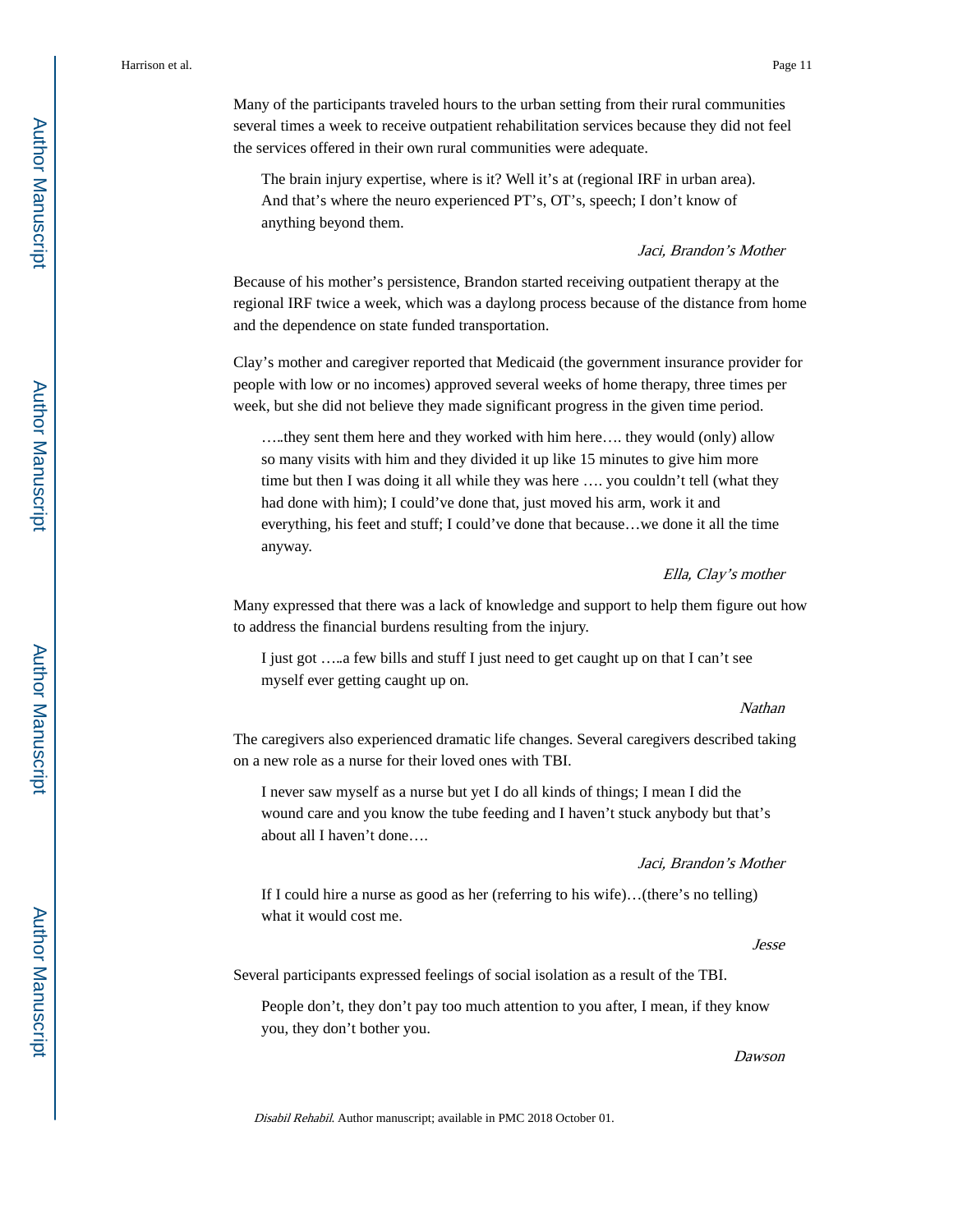…really it don't bother me because I don't go….anywhere a lot. ….really I'd rather be home anyway …the way people is; they're crazy and everything because it seems like ....they're about ready to run into you...so much meanness going on, I feel safer at home than I do getting out all the time.

#### Ella, Clay's Caregiver

Many stated old friends seemed to have moved on with their lives and they were unable to connect with them for various reasons such as friends' discomfort with their changed lives, communication difficulties, depression and anxiety issues, and lack of transportation.

(Before the accident) I worked 24/7 with my dad so I always had the money…I was the popular kid. Everyone wanted to hang out with me….And then when I had my accident, I can't drive now and I can't work yet so…They just, they left….I got one friend....the others I just want to beat the crap out of.

#### Bryce

Some expressed how living in a more urban environment would have helped the process of returning home.

(There are) so many things that would've been wonderful in an urban (area) and particularly….there would be all levels of people for her to interact with; [Amanda's]…. very isolated…...the ability to interact with community on a meaningful level for my daughter…is what's the hardest part.

#### Cathy, Amanda's Mother

Tammy lived in her rural community for many years but just recently moved to a more urban environment. When asked if she would consider returning home to her rural community to live, she said:

Not if I could avoid it. That's why I'm really looking to get a job and, because I'm just afraid you know. That's one of my fears to have to go back home because … there is no Wheels in… (her rural home) to take me places and if I go back home, I'll have to be (more) dependent on other people and I just don't like that…‥I think there's some little rinky dink cab company that (operates on) a volunteer basis and it's not much.

#### Tammy

Most participants were able to describe some community support, most notably when the individual initially arrived home.

…it's a real helpful community. I mean there'd be people volunteering to do stuff you know if I ever needed them to; I am confident of that.

#### **Mary**

We can't neglect, I mean I can't neglect the fact that we would be way behind the eight ball if not for our church family, people in the community; I mean people washed our clothes. They mowed our grass, took care of our pets…And money came in from…. different sources….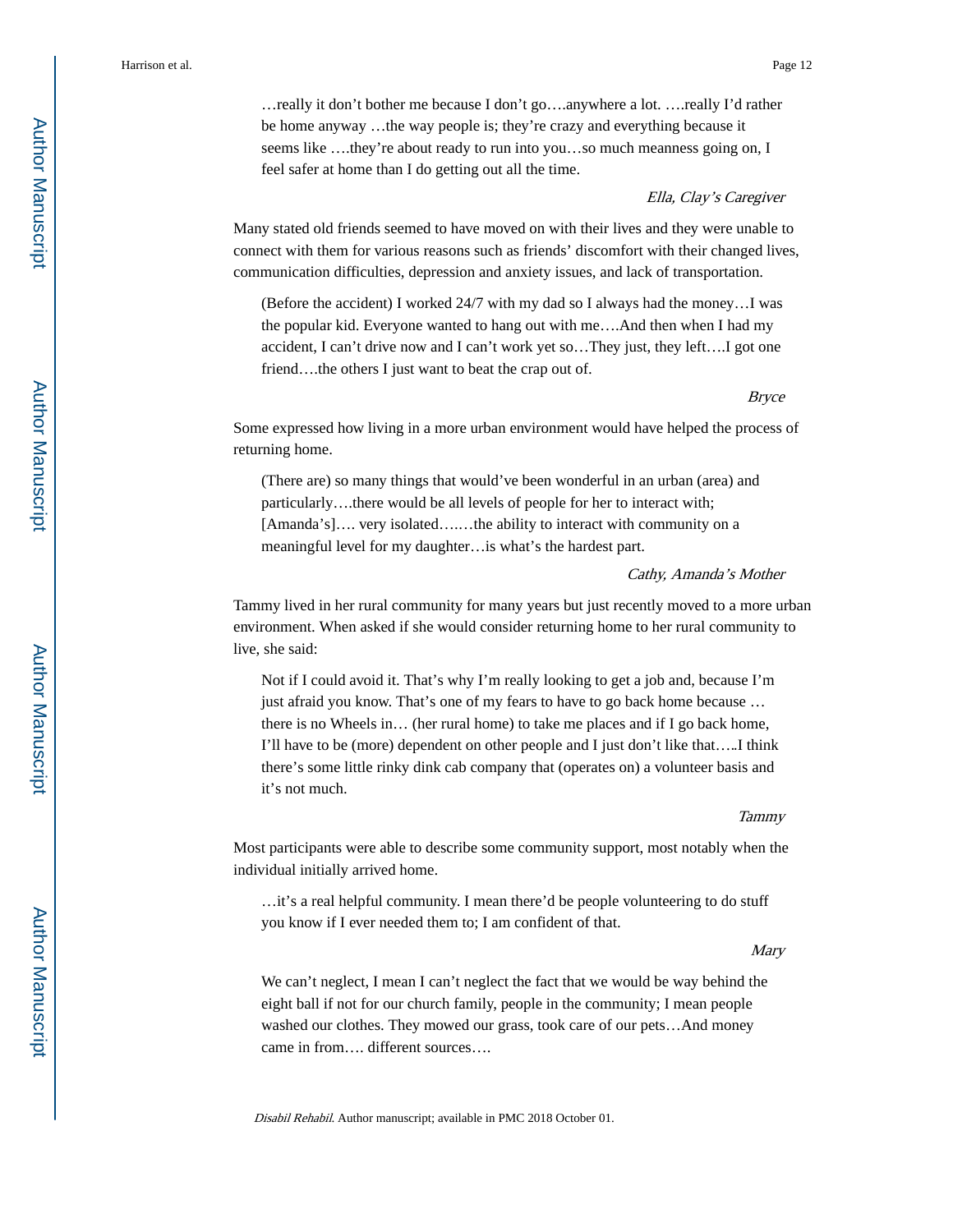Cole

Jaci, Brandon's Mother

Many participants tried to voice some hopeful aspects to their outlook.

You can do what you want to do and….with the Lord on your side, then anything is possible.

A few expressed the desire to give back to others as a result of this experience. Murphy described his progression from complete dependence to independence, and his hope to support others in this process in the future.

… I was in a wheelchair and that's so humiliating, so humbling. And to think that I went from having to shower with a nurse to being so independent…. I'd speak with people and they don't, they don't understand what all I've went through. And I think of what was given back to me through therapy. To think that I could (referring to his possible future work) have that kind of impact on somebody would be the most rewarding feeling in the world….

And I really feel….my injury, accident, I gained many things…I lost many things like my abilities and … memory and things like that but …. you could focus on … what I lost and be real upset and mad and sad but ... I also gained many things. And … I love doing things for others. There's a whole research area looking at instead of posttraumatic stress, there's something called posttraumatic growth

Tammy

Murphy

Some felt they survived for a reason:

I just feel really blessed because I realize it could've been much worse so I don't know, it just makes me appreciate being alive and … really that's all I can think of because like at church sometimes I'll think….why did, why did the Lord let me stay…? What's the reason that I'm still here…?

#### **Billy**

Most participants and caregivers described the importance of family support or having an advocate to push you in order to overcome physical limitations.

…but when I first came out of the hospital and stuff I would have never thought about driving again…and [my wife] said, here, drive, and I did it.

#### Jesse

Many also recognized that those who did not appear to have as much support appeared to have poorer outcomes.

There are folks that don't have a close advocate that are, they have suffered an injury like [Brandon]'s that are in a nursing home right now all curled up.

Jaci, Brandon's Mother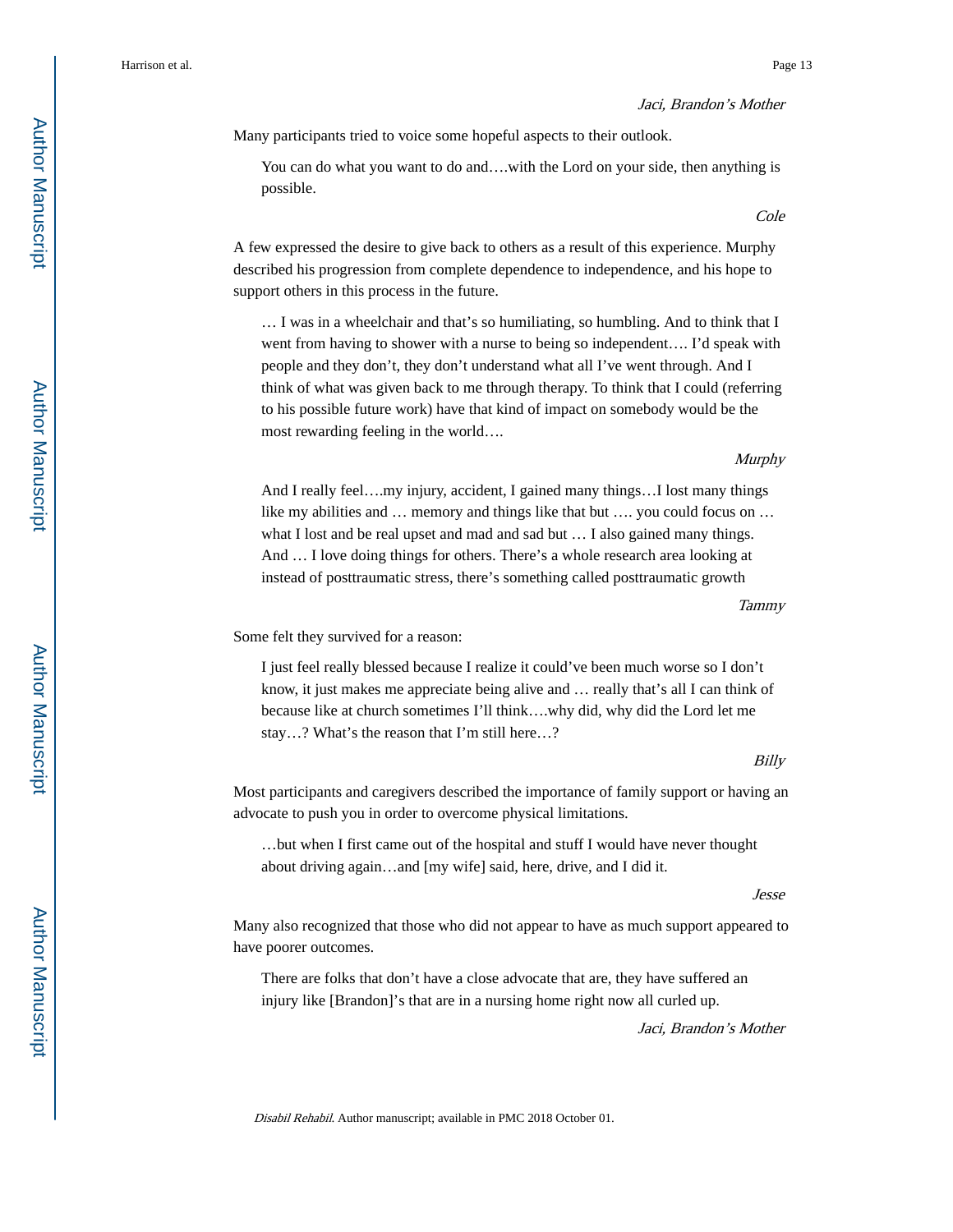Finally, when asked about utilization of existing social programs that may benefit those with TBI, only one participant was aware of the state TBI Waiver program and only two participants accessed and used the state Office of Vocational Rehabilitation.

## **Discussion**

The purposes of this study were to increase understanding of the lived experience of people with TBI and caregivers in rural regions of Kentucky and provide their perspectives on barriers and facilitators of optimal function and well-being. Traumatic brain injury resulted in continuing challenges across the care continuum for both the individual with TBI and the caregiver, especially upon returning to their communities. Living in a rural area accentuated those challenges. Similar to the findings from Levack and colleagues [27], the people with TBI in rural Kentucky did not return to functional activities and relationships that were key to their identities prior to the injury. We found this to be true of the caregivers as well. Consistent with the findings of other studies [17,40,41,43] most of our participants had been re-hospitalized due to a variety of medical problems, and lacked meaningful activity in which to participate on a daily basis. Also consistent with previous findings were the lack of emotional support and the recurring fatigue of the caregivers [4,12,26,35]. This current study expanded our understanding by providing in-depth accounts of perspectives that represented the experiences of the individuals at each locus of care across the continuum. Even when resources such as financial support and vocational rehabilitation were available, a lack of linkages to those resources left the individuals and caregivers isolated in their rural communities.

Community integration has been defined in the literature in various ways, but all definitions emphasize that it is multi-dimensional in nature and consists of at least the components of relationships, independence in one's living situation, and meaningful activity [38,51]. These themes mirror those that emerged in our study, which were the critical role of relationships, the development of functional competence, and the challenges of finding daily meaningful activity in which to participate.

The most persistent theme was the importance of relationships and communication across the care continuum. In the early stages of emergency and acute care, communication with hospital staff is the only link to stability in an otherwise overwhelming situation. We suggest that the chaos and fear generated by communicating with multiple providers could be quelled in part by one person in the acute care setting being assigned to provide a trusting relationship and linkages among health care staff, and the person with TBI and caregivers.

Relationships with committed caregivers were lifelines for people with TBI across the continuum. Caregivers traveled to urban hospitals and IRFs resulting in many logistical challenges related to transportation, housing, and interference with employment. The availability and coordination of adequate sleeping arrangements for caregivers would substantially improve the challenges which are inevitable in a rural state such as Kentucky. Upon finally returning home, participants were often met with frustrations because of the eventual decline of relationships within the community. In some cases, connections with friends, family, and faith community eased the initial transition, but over time and in all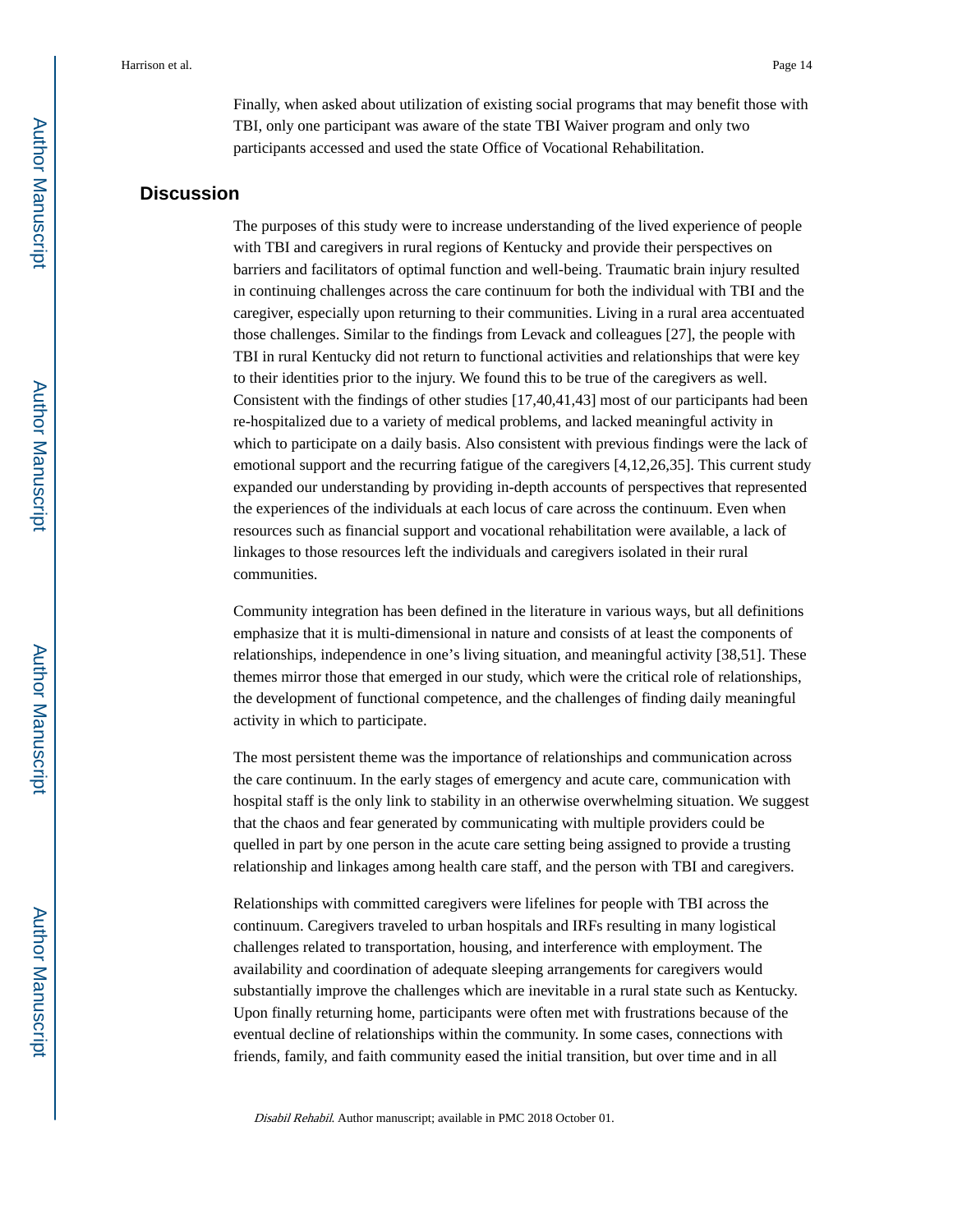cases, relationships waned, and most participants felt isolated at the time of their interview. Further, most caregivers did not develop trusting relationships with local health care providers. Communication between previous IRF professionals and local rural professionals appeared to be minimal, and linkages with existing community resources were not faciliated for the transition home. This is consistent with the study by Bellon and colleagues [4] which identified the need for coordinated and accessible services as the top need expressed by those with ABI living in rural regions. A local community health worker who is trained to bridge the gap between the individual and family, and their community, could help with the important linkages families need upon returning home.

The second theme, the development of functional competence, emerged primarily after leaving acute care. There was considerable praise from participants for the staff in the urban IRF who supported individuals in the development of physical functional abilities. Participants who experienced care in a SNF or a long term acute care facility declined in terms of health and function. This highlighted the need to improve training and staffing in SNFs and long term acute care environments, or otherwise ensure that people with TBI are referred to the acute IRF. Lewis and Horn [28] found intensive rehabilitative services provided in a continuum after acute care for people with ABI (including neurorehabilitation, day treatment, and supported living) were effective in improving key areas such as self care, the ability to initiate activities, and the ability to self monitor. Positive changes in these key areas were strong predictors of reduced disability in this group [28] and positive change was seen in people who received intensive services as far out from injury as seven years. This helps dispel the myth that rehabilitation after the first year from injury is futile. Unfortunately other research indicated that many people never receive or receive too little rehabilitation after TBI [18,29,32]. Our observations were that after acute inpatient rehabilitation, intensive rehabilitative services were uncommon, particularly after the first year from injury.

The transition to home was a critical time for all participants and most experienced substantial obstacles to functional competence. Solovieva and Martin [46] and Bellon [4]demonstrated that knowledge of available resources and ability to access them remain substantial challenges for those with TBI living in rural areas, and this was true for our participants. They had recurring health problems and settled for a vulnerable homeostasis, often employing coping mechanisms that helped in the short term but contributed to long term problems. Caregivers also felt ill prepared and exhausted by the time of this transition. Education for caregivers was not adequate in most cases to result in the transfer of functional skills learned in the IRF or SNF to the home environment. The physical adaptations of the house and the mountainous land presented challenges, and there was very little money or expertise to make needed adaptations. Transportation was a challenge.

Two key resources available in Kentucky for people with TBI are Medicaid waiver monies and the Kentucky Traumatic Brain Injury Trust Fund. Medicaid is the federal health insurance program in the US for people requiring financial assistance. Medicaid waiver programs have been established in many states, including Kentucky, to permit Medicaid money for support services to a limited number of people in need, including those with TBI [1]. The Kentucky Traumatic Brain Injury Trust Fund was established through a tax on fines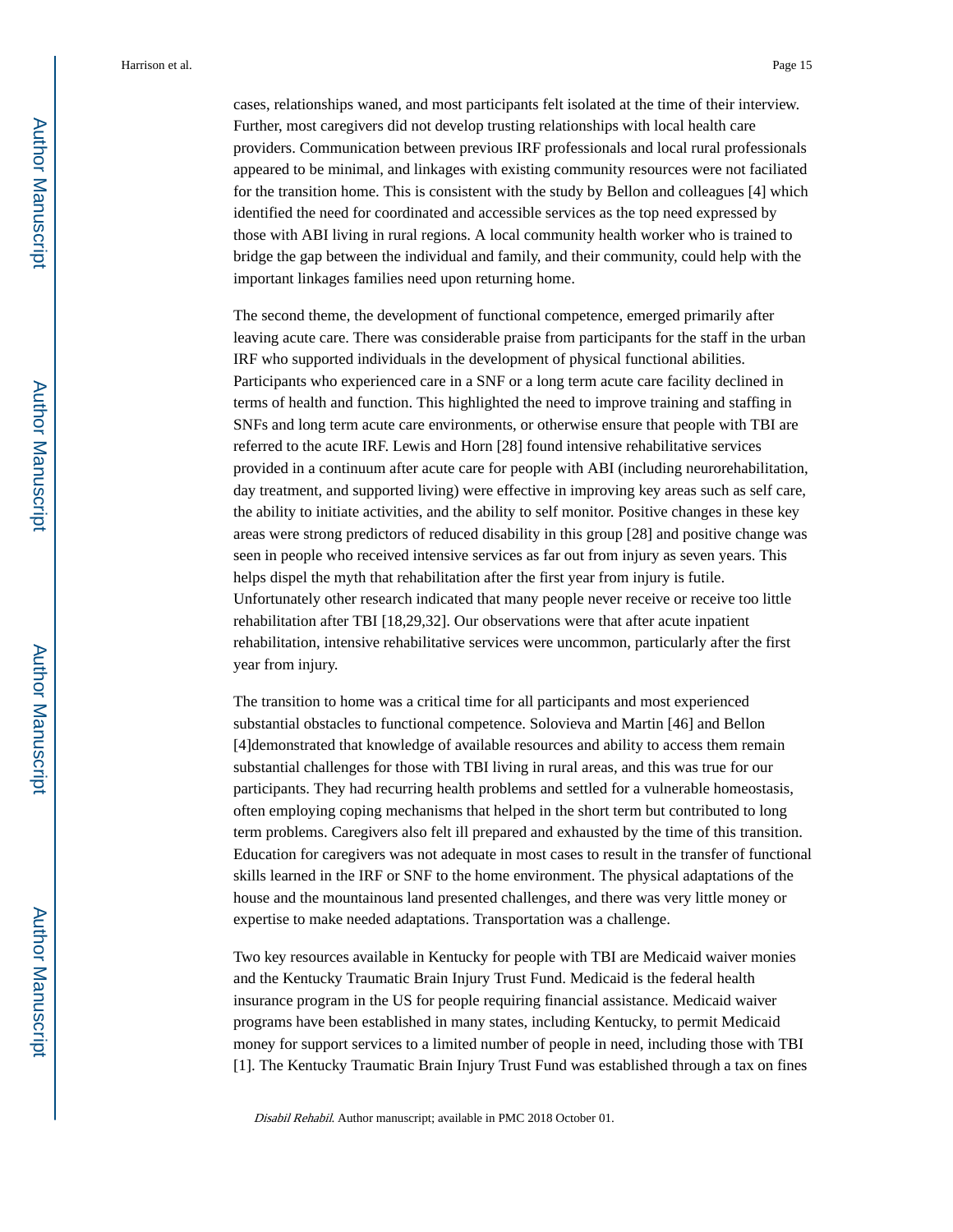for Driving Under the Influence charges, and limited resources can be accessed through this source as well [45]. While the programs have limitations, they can be quite beneficial to people with TBI. It is disturbing that only one person in our study indicated utilization of these resources. Most participants with TBI had little meaningful activity in which to participate. The Office of Vocational Rehabilitation (OVR) is charged with helping people with disabilities find employment [19]. The full services of OVR had only been accessed by the two individuals who were pursuing graduate degrees. This may be an area to explore in the future to better connect the appropriate TBI population with this program.

According to one systematic review, there was limited but consistent evidence that case management improved linkages to community services, vocational outcome, and life satisfaction for people with TBI [24]. Researchers examining case management services for people with TBI reported positive outcomes in functional competence, independence, and social networking [8,30]. Baptiste and colleagues[2]summarized the research supporting the effectiveness of case management in life care planning for those with TBI, and found that people with TBI who live in institutional settings or group homes are more likely to use case management services than those who live alone. The participants in this study were relatively isolated and lived in rural areas where case management services appeared unaccessible or unavailable.

Espinosa [16] demonstrated the fiscal effectiveness and the improvement in quality of life for people with varying diagnoses, including TBI, who received case management services in Kentucky. Researchers have also demonstrated the positive outcomes of telephone follow up by case managers with veterans with service related TBIs living at home [30]. The use of telecommunications for case management follow up for people in rural Kentucky is a model worth exploring.

We propose the expansion of professional case management resources for people with TBI, with contact occurring as soon as possible after the injury and continuing across the care environments. While this type of system is available in some countries (e.g. [2,8,24]and in some urban areas in the United States (e.g. [28], it is missing in rural regions, likely due in part to the challenges inherent in linking professional case managers to patients in rural areas. One approach to address this issue is to have the professional case management services be made available during the acute and subacute phases, with a transition to a community health worker (i.e lay health navigator) who lives in the rural region to which the individual is returning. The efficacy of using local health navigators has been and is continuing to be explored in the area of cancer care and stroke, with positive outcomes for reduced hospitalization and improved health outcomes [14,34]. Such a lay health navigator/ community worker does not necessarily need to be a health care professional but rather a person with adequate training about the needs of people with TBI and a broad understanding of available local resources. The professional case manager could provide leadership and support to the local health navigator (and the clients), as needed, through the use of telecommuncations. Furthermore, the local health navigator could provide linkages among those in the region with TBI, and caregivers, faciliating a peer support network which has been shown to be helpful in providing emotional and informational support [4]. We hypothesize that such an expansion relying on professional case management in the early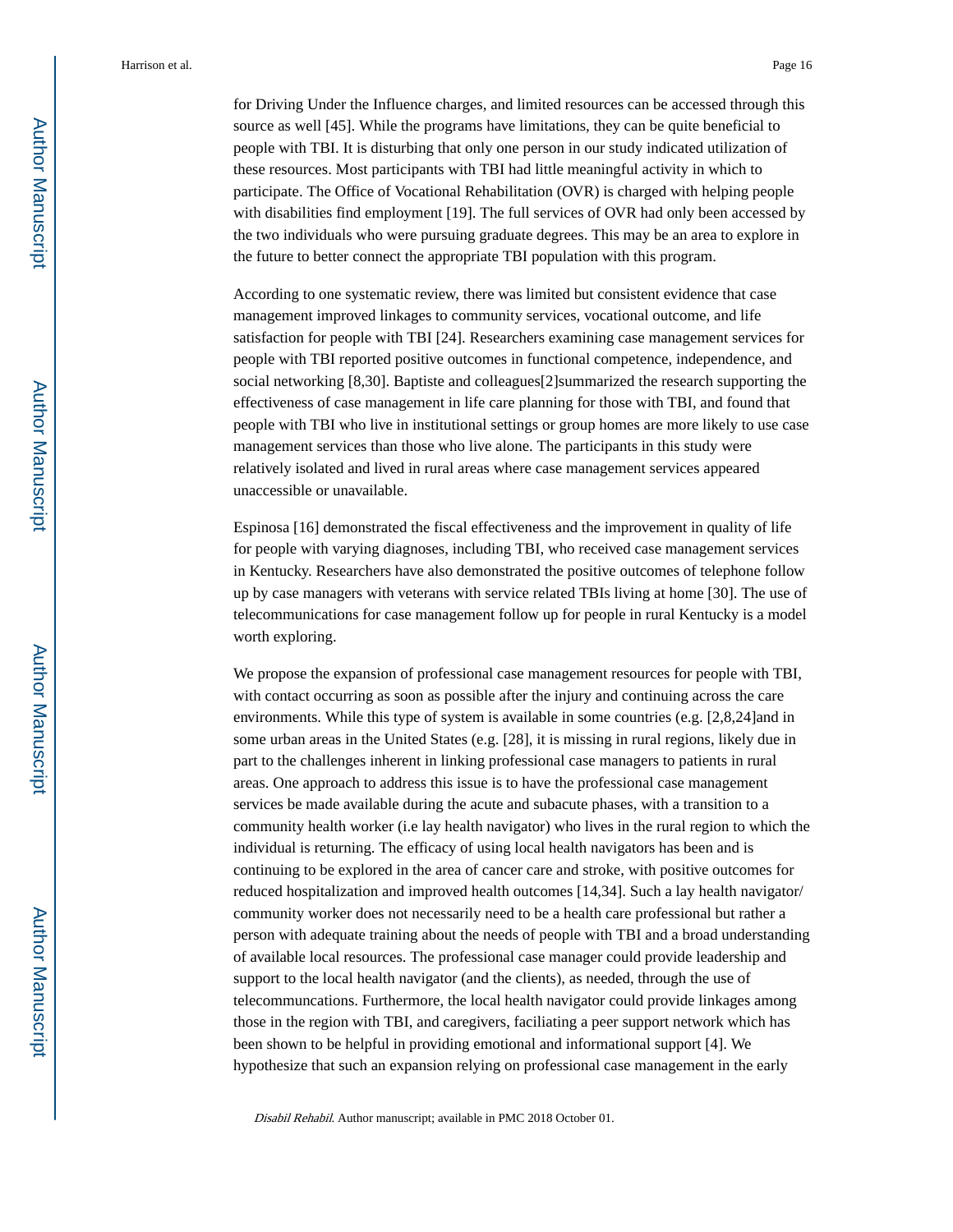stages of care and trained lay health navigators in later stages would reduce costs in the long run and contribute to the well-being of people with TBI and their caregivers.

#### **Study Limitations**

This study was designed to provide in-depth information about the lives of people with TBI and their caregivers, living in rural Kentucky. As such it was limited to a small sample size in one predominately rural state in the United States. Generalizations to people with TBI in other rural areas of the country should be made with caution. In addition, interviews with the caregiver were sometimes completed in the presence of the person with TBI or another family member, and this may have influenced their responses. While we cannot be sure of what type of differences may have occurred due to interviewing some dyads, the perception of the interviewers was that the participants were extremely forthcoming. For people who were interviewed as dyads, there was more of a likelihood that those people with TBI had more severe injuries. By having their caregiver take part with them they were provided support and helped to express their own views. There was a likely a sampling bias because the people who responded to the flyer were those who were motivated to tell their story and/or had a caregiver with similar motivation. Future studies should focus on people in rural areas of other states and countries, to determine if the narratives are similar, especially in countries with differing systems of health care provision.

### **Summary**

This study provided detailed perspectives on the barriers and facilitators of optimal functioning across the care continuum from rural Kentuckians with TBI and caregivers. Their experiences in survival were fraught with unpredictable outcomes due in part to the continuing changes over time. Caregivers faced unique challenges. Unmet needs were most pervasive when participants were adapting to life in their rural communities. We propose that case managers who understand needs specific to people with TBI and caregivers could provide service coordination early and across the continuum, and trained community health workers who live within the local community might be able to extend that case management support when the individual returns home. This would hopefully provide trusted relationships throughout the continuum of care and improve linkages to services that facilitate continued development of functional competence upon returning home. Additional research to examine the efficacy of case management and community health worker support for people with TBI living in rural areas is warranted. We observed a remarkably hopeful outlook in many caregivers and people with TBI, suggesting a foundation for constructive use of resources and supports, if available and accessible.

## **Acknowledgments**

We are grateful to the participants who gave of their time and spoke from their hearts while being interviewed for this study.

Declaration of Interest: This project was funded in part through a grant from NIH-NCMHD-1RC4MD005760 (Principal Investigators Anne Harrison and Patrick Kitzman)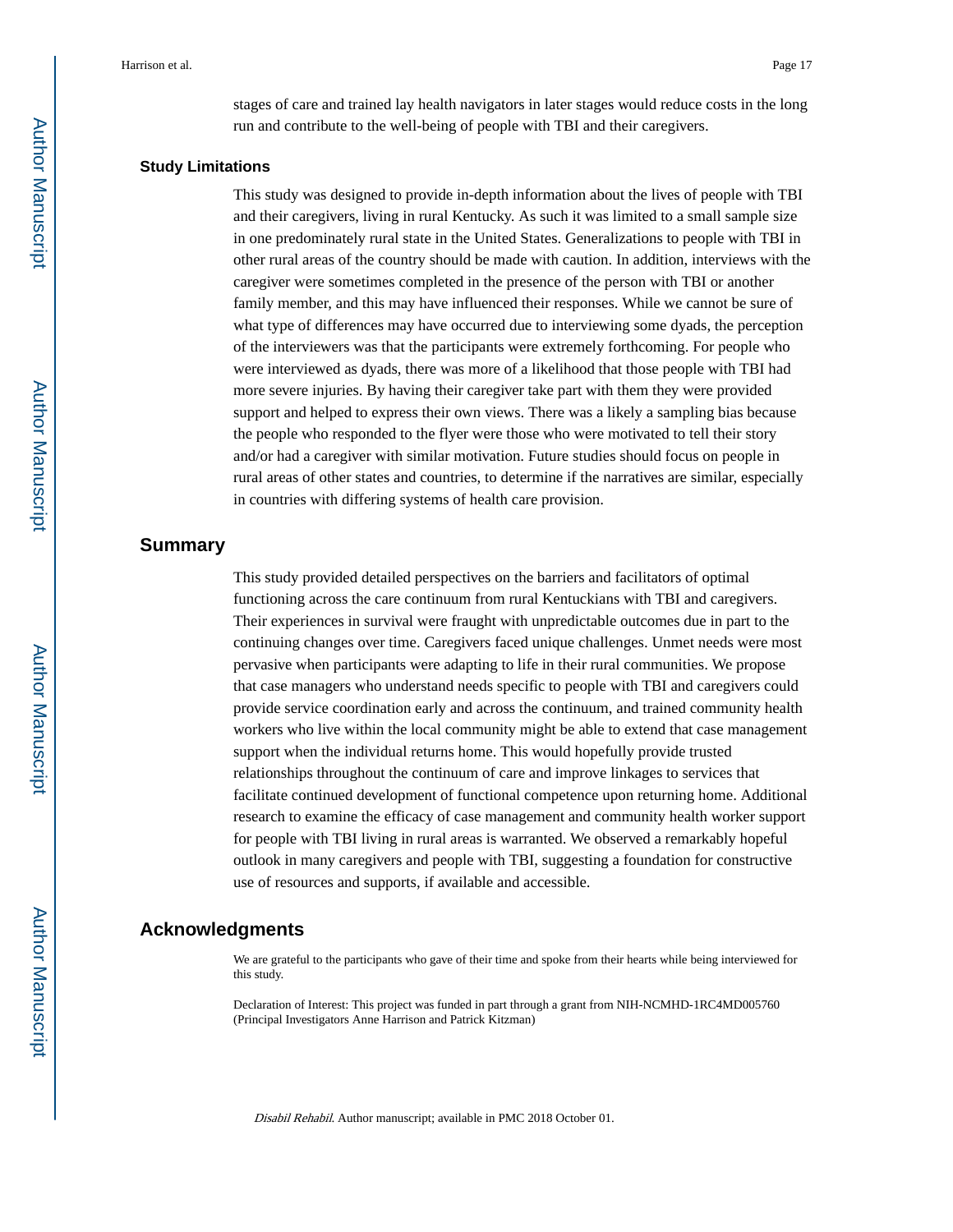## **References**

- 1. Kentucky Cabinet for Health and Family Services [Internet]. Frankfort, Ky: Kentucky Government; Available from: <http://chfs.ky.gov/dms/Acquired+Brain+Injury.htm>[cited 2016 April 4]
- 2. Baptiste B, Dawson D, Streiner D. Predicting use of case management support services for adolescents and adults living in community following brain injury: A longitudinal Canadian database study with implications for life care planning. NeuroRehabilitation. 2015; 36(3):301–312. [PubMed: 26409333]
- 3. Beaven, S. Central Nervous System Injury in Kentucky Report. Lexington, Kentucky: University of Kentucky; 2013.
- 4. Bellon M, Crocker R, Farnden J, Gardner J, Sando S, Peterson C. Family support needs following acquired brain injury across metropolitan and regional/remote South Australia. Brain Impairment. 2015; 16(02):131–144.
- 5. Campbell JL, Quincy C, Osserman J, Pedersen OK. Coding in-depthsemi-structured interviews: Problems of unitization and intercoder reliability and agreement. Sociological Methods & Research. 2013; 42(3):294–320.
- 6. CDC. [cited 2015 September 1] Concussion signs and symptoms checklist [Internet]. Available from: [http://www.cdc.gov/concussion/pdf/TBI\\_schools\\_checklist\\_508-a.pdf](http://www.cdc.gov/concussion/pdf/TBI_schools_checklist_508-a.pdf)
- 7. Cheek J. Researching collaboratively: implications for qualitative research and researchers. Qualitative health research. 2008; 18(11):1599–1603. [PubMed: 18849520]
- 8. Clark-Wilson J, Holloway M. Life care planning and long-term care for individuals with brain injury in the UK. NeuroRehabilitation. 2015; 36(3):289–300. [PubMed: 26409332]
- 9. Commission AR. County Economic Status and Distressed Areas in Appalachia [Internet]. Kentucky: Available from: [http://www.arc.gov/appalachian\\_region/](http://www.arc.gov/appalachian_region/CountyEconomicStatusandDistressedAreasinAppalachia.asp) [CountyEconomicStatusandDistressedAreasinAppalachia.asp](http://www.arc.gov/appalachian_region/CountyEconomicStatusandDistressedAreasinAppalachia.asp) [cited 2015 September 1]
- 10. Corrigan JD. Conducting statewide needs assessments for persons with traumatic brain injury. The Journal of head trauma rehabilitation. 2001; 16(1):1–19. [PubMed: 11277847]
- 11. Danzl MM, Hunter EG, Campbell S, Sylvia V, Kuperstein J, Maddy K, Harrison A. "Living With a Ball and Chain": The Experience of Stroke for Individuals and Their Caregivers in Rural Appalachian Kentucky. Journal of Rural Health. 2013; 29(4):368–382. [PubMed: 24088211]
- 12. Degeneffe CE. Family caregiving and traumatic brain injury. Health Soc Work. 2001; 26(4):257– 68. [PubMed: 11758867]
- 13. DiCicco-Bloom B, Crabtree BF. The qualitative research interview. Medical education. 2006; 40(4):314–321. [PubMed: 16573666]
- 14. Donaldson EA, Holtgrave DR, Duffin RA, Feltner F, Funderburk W, Freeman HP. Patient navigation for breast and colorectal cancer in 3 community hospital settings: an economic evaluation. Cancer. 2012; 118(19):4851–9. [PubMed: 22392629]
- 15. Duncan PW, Zorowitz R, Bates B, Choi JY, Glasberg JJ, Graham GD, Katz RC, Lamberty K, Reker D. Management of adult stroke rehabilitation care a clinical practice guideline. Stroke. 2005; 36(9):e100–e143. [PubMed: 16120836]
- 16. Espinosa, C. My room or yours? Home vs institutional living and the relationship to quality of life. Lexington, Kentucky: University of Kentucky; 2015.
- 17. Fuortes MS, Laurence. Functional status following traumatic brain injuries: population-based ruralurban differences. Brain Injury. 1999; 13(12):995–1004. [PubMed: 10628504]
- 18. Gaboda, D., Lewis, D., Nova, J., Brownlee, S., Thiel, MF. Traumatic Brain Injury Needs and Resources Assessment for New Jersey. New Jersey: Rutgers; 2009.
- 19. Government K. Office of Vocational Rehabilitation [Internet]. Kentucky Government; Available from:<http://ovr.ky.gov/>
- 20. Halverson, J., Ma, L., Harner, E. An analysis of disparities in health status and access to care in the Appalachian region. Washington D.C.: 2004.
- 21. Heinemann AW, Sokol K, Garvin L, Bode RK. Measuring unmet needs and services among persons with traumatic brain injury. Archives of Physical Medicine and Rehabilitation. 2002; 83(8):1052–1059. [PubMed: 12161825]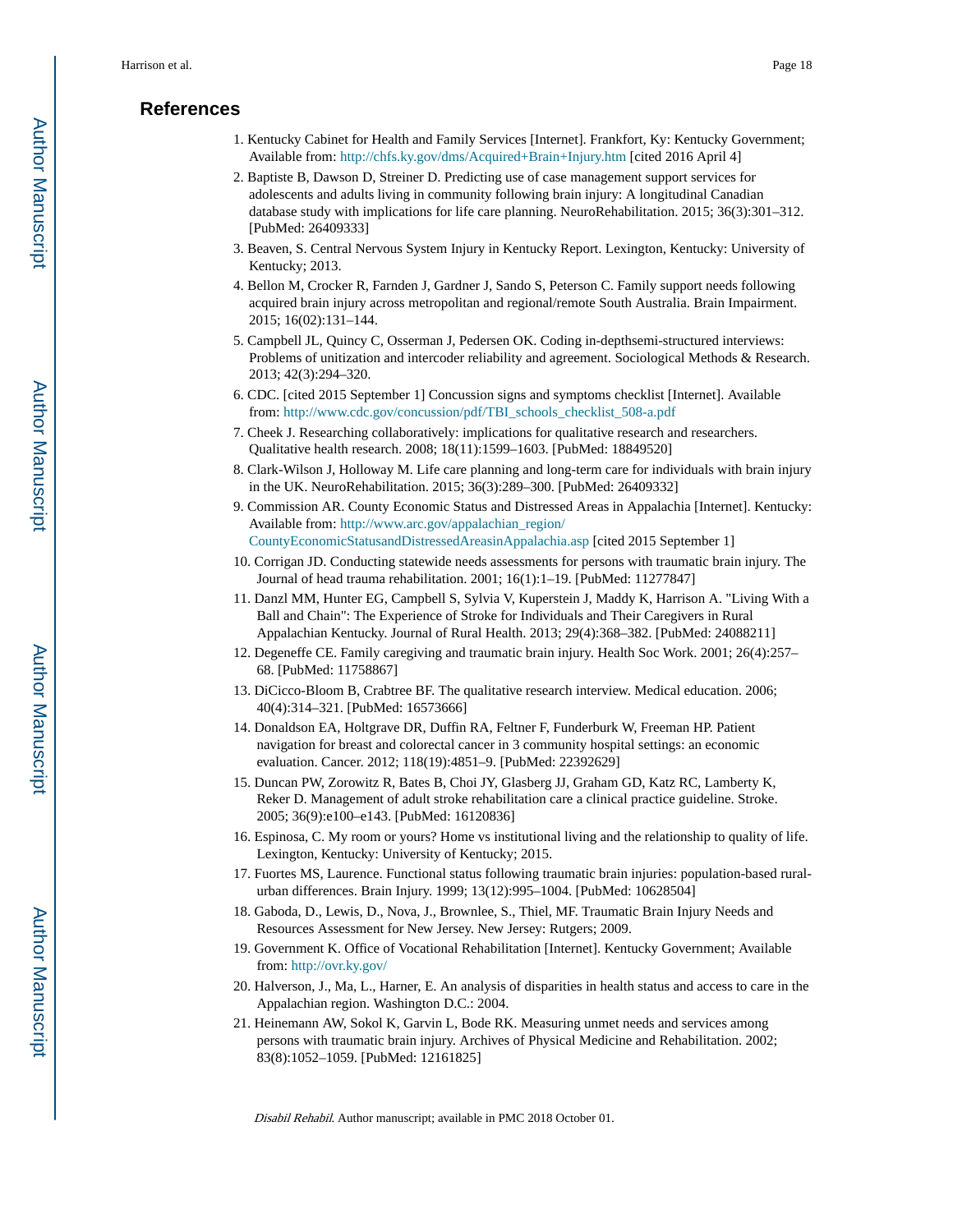- 22. Johnstone B, Nossaman LD, Schopp LH, Holmquist L, Rupright SJ. Distribution of services and supports for people with traumatic brain injury in rural and urban Missouri. J Rural Health. 2002; 18(1):109–17. [PubMed: 12043749]
- 23. Kitzman PH, Hunter EG. Developing a community based rehabilitation network for people with spinal cord injury: a case study in Appalachian Kentucky. Journal of Rural and Community Development. 2011; 6(1):95–104.
- 24. Lannin NA, Laver K, Henry K, Turnbull M, Elder M, Campisi J, Schmidt J, Schneider E. Effects of case management after brain injury: a systematic review. NeuroRehabilitation. 2014; 35(4):635– 41. [PubMed: 25318770]
- 25. Lefebvre H, Cloutier G, Josee Levert M. Perspectives of survivors of traumatic brain injury and their caregivers on long-term social integration. Brain Injury. 2008; 22(7–8):535–543. [PubMed: 18568706]
- 26. Lefebvre H, Pelchat D, Swaine B, Gelinas I, Levert M. The experiences of individuals with a traumatic brain injury, families, physicians and health professionals regarding care provided throughout the continuum. Brain Injury. 2005; 19(8):585–597. [PubMed: 16175812]
- 27. Levack WM, Kayes NM, Fadyl JK. Experience of recovery and outcome following traumatic brain injury: a metasynthesis of qualitative research. Disability and Rehabilitation. 2010; 32(12):986– 999. [PubMed: 20450406]
- 28. Lewis FD, Horn GJ. Neurologic continuum of care: Evidence-based model of a post-hospital system of care. NeuroRehabilitation. 2015; 36(3):243–251. [PubMed: 26409328]
- 29. Malec JF, Hammond FM, Flanagan S, Kean J, Sander A, Sherer M, Masel BE. Recommendations From the 2013 Galveston Brain Injury Conference for Implementation of a Chronic Care Model in Brain Injury. The Journal of head trauma rehabilitation. 2013; 28(6):476–483. [PubMed: 24189287]
- 30. Martin EM, French L, Janos A. Home/community monitoring using telephonic follow-up. NeuroRehabilitation. 2010; 26(3):279–83. [PubMed: 20448317]
- 31. Marwitz JH, Cifu DX, Englander J, High WM Jr. A Multi-Center Analysis of Rehospitalizations Five Years after Brain Injury. The Journal of head trauma rehabilitation. 2001; 16(4):307–317. [PubMed: 11461654]
- 32. Masel BE, DeWitt DS. Traumatic Brain Injury: A Disease Process, Not an Event. Journal of Neurotrauma. 2010; 27(8):1529–1540. [PubMed: 20504161]
- 33. Pistarini C, Aiachini B, Coenen M, Pisoni C. Functioning and disability in traumatic brain injury: the Italian patient perspective in developing ICF Core Sets. Disability and Rehabilitation. 2011; 33(23–24):2333–2345. [PubMed: 21501040]
- 34. Poston K, Dumas BP, Edlund BJ. Outcomes of a quality improvement project implementing stroke discharge advocacy to reduce 30-day readmission rates. Journal of Nursing Care Quality. 2014; 29(3):237–244. [PubMed: 24322371]
- 35. Rivera P, Elliott TR, Berry JW, Grant JS, Oswald K. Predictors of caregiver depression among community-residing families living with traumatic brain injury. NeuroRehabilitation. 2007; 22(1): 3–8. [PubMed: 17379944]
- 36. Rotondi AJ, Sinkule J, Balzer K, Harris J, Moldovan R. A qualitative needs assessment of persons who have experienced traumatic brain injury and their primary family caregivers. The Journal of head trauma rehabilitation. 2007; 22(1):14–25. [PubMed: 17235227]
- 37. Rotondi AJ, Sinkule J, Spring M. An interactive Web-based intervention for persons with TBI and their families: use and evaluation by female significant others. J Head Trauma Rehabil. 2005; 20(2):173–85. [PubMed: 15803040]
- 38. Salter K, McClure JA, Foley NC, Teasell R. Community integration following TBI: An examination of community integration measures within the ICF framework. Brain injury. 2011; 25(12):1147–1154. [PubMed: 21961571]
- 39. Saman DM, Walsh S, Borowko A, Odoi A. Does place of residence affect risk of suicide? a spatial epidemiologic investigation in Kentucky from 1999 to 2008. BMC Public Health. 2012; 12:108. [PubMed: 22315979]
- 40. Sample PL, Darragh AR. Perceptions of care access: the experience of rural and urban women following brain injury. Brain injury. 1998; 12(10):855–874. [PubMed: 9783084]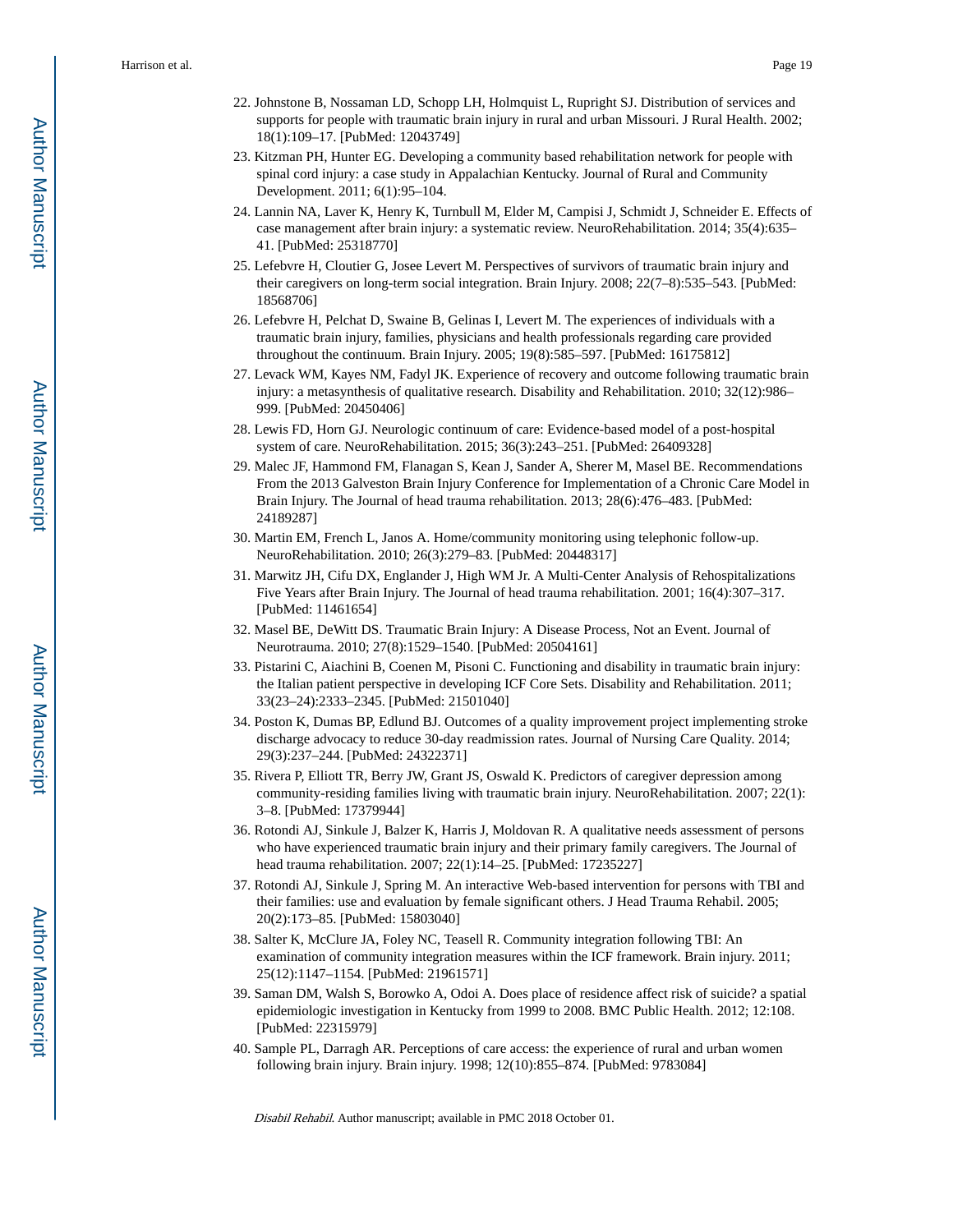- 41. Sample PL, Langlois JA. Linking people with traumatic brain injury to services: successes and challenges in Colorado. J Head Trauma Rehabil. 2005; 20(3):270–8. [PubMed: 15908826]
- 42. Sandelowski M. Focus on research methods-whatever happened to qualitative description? Research in nursing and health. 2000; 23(4):334–340. [PubMed: 10940958]
- 43. Saverino C, Swaine B, Jaglal S, Lewko J, Vernich L, Voth J, Calzavara A, Colantonio A. Rehospitalization After Traumatic Brain Injury: A Population-Based Study. Archives of Physical Medicine and Rehabilitation. 2015
- 44. Schoenberg NE, Huang B, Seshadri S, Tucker TC. Trends in cigarette smoking and obesity in Appalachian Kentucky. South Med J. 2015; 108(3):170–7. [PubMed: 25772051]
- 45. Services CfHaF. Frankfort, Kentucky: Kentucky State Government; Available from: [http://](http://chfs.ky.gov/dail/braintrust.htm) [chfs.ky.gov/dail/braintrust.htm](http://chfs.ky.gov/dail/braintrust.htm)
- 46. Solovieva TI, Walls RT. Barriers to traumatic brain injury services and supports in rural settings. Journal of Rehabilitation. 2014; 80(4):10–18.
- 47. Trudel TM, Scherer MJ, Elias E. TBI-ROC Part One: Understanding Traumatic Brain Injury--An Introduction. Exceptional Parent. 2011; 41(7):33–37.
- 48. Turner-Stokes L, Disler P, Nair A, Wade D. Multi-disciplinary rehabilitation for acquired brain injury in adults of working age. Cochrane Database Syst Rev. 2005; 3
- 49. USDA. Rural urban continuum codes [Internet]. USDA; Available from: [http://www.ers.usda.gov/](http://www.ers.usda.gov/data-products/rural-urban-continuum-codes.aspx) [data-products/rural-urban-continuum-codes.aspx](http://www.ers.usda.gov/data-products/rural-urban-continuum-codes.aspx) [cited 2015 September 1]
- 50. Walker R, Logan T, Leukefeld C, Stevenson E. Kentucky Traumatic Brain Injury Prevalence Study, Study prepared for the Kentucky Traumatic Brain Injury Trust Fund Board and the Kentucky Department of Mental Health and Mental Retardation. Jan.2004
- 51. Winkler D, Unsworth C, Sloan S. Factors that lead to successful community integration following severe traumatic brain injury. The Journal of head trauma rehabilitation. 2006; 21(1):8–21. [PubMed: 16456388]
- 52. World Health Organization NDaMH. Innovative care for chronic conditions. Geneva, Switzerland: 2002.
- 53. Zitnay GA, Zitnay KM, Povlishock JT, Hall ED, Marion DW, Trudel T, Zafonte RD, Zasler N, Nidiffer FD, DaVanzo J. Traumatic brain injury research priorities: The Conemaugh international brain injury symposium. Journal of neurotrauma. 2008; 25(10):1135–1152. [PubMed: 18842105]

## **Appendix A**

## **Interview guide: Individual and caregiver\***

- **1.** Describe the experience of having the TBI.
- **2.** Tell me about transitions between each location of care, and the transition home.
- **3.** Tell me about any rehabilitation (e.g. PT, OT, Speech therapists) you (or the person for whom you care) had?
- **4.** (If not answered in previous) What sort of rehabilitation has occurred since you have been home?
- **5.** Could you describe any complications since the TBI (question is for caregiver and person with TBI)?
- **6.** How and where do you get medical or other care when needed since the TBI?
- **7.** How do you spend a typical day? What are your biggest problems since the TBI in terms of functioning, getting around, taking care of yourself or your loved one?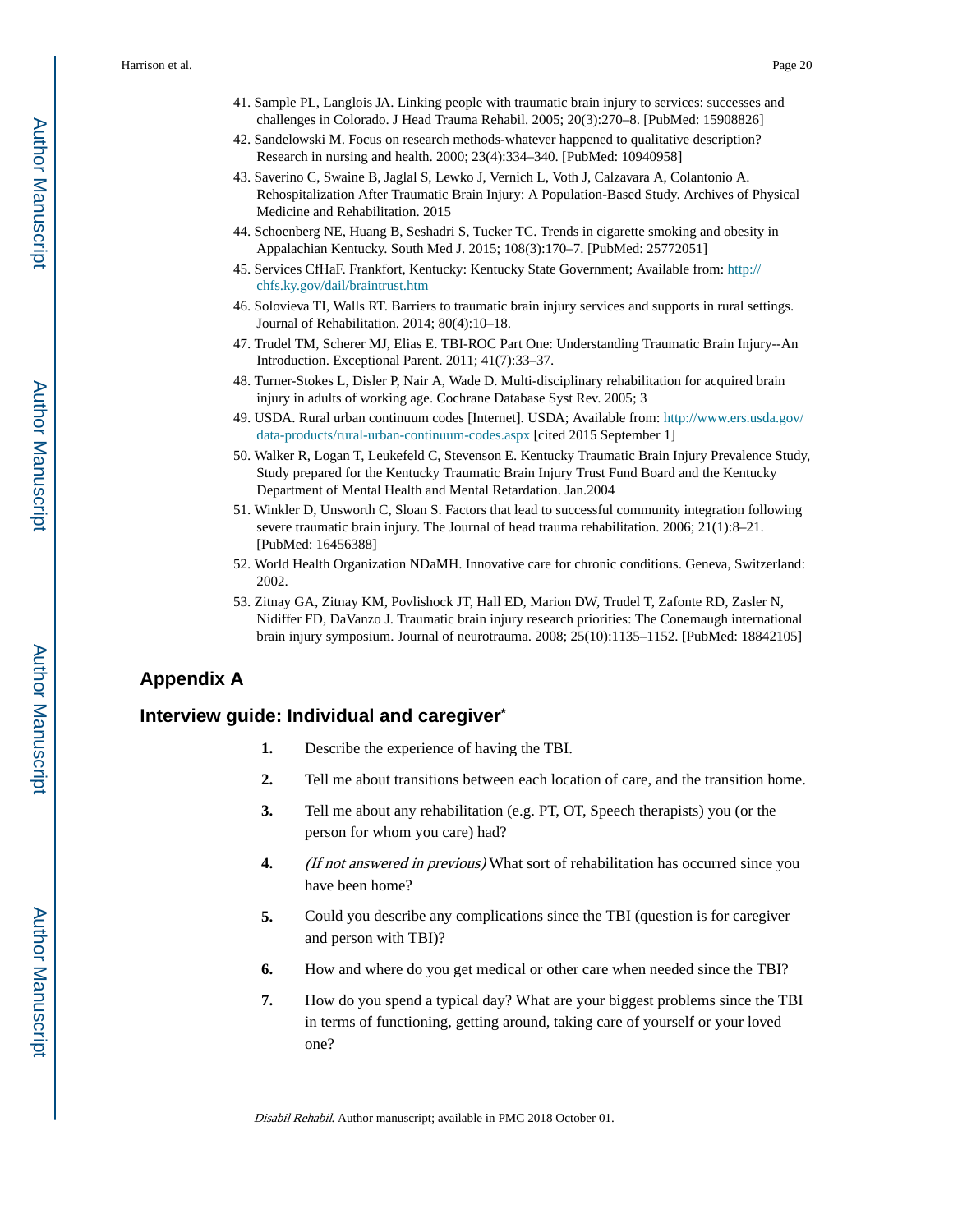- **8.** What is the hardest thing and the best thing about living in your community in terms of the TBI?
- **9.** Do you feel your family members (or extended family or other caregivers) were prepared to help you?
- **10.** (If not yet addressed) Does someone help you make decisions about your care/ health (person, family, doctors…)

For caregiver only (in addition to the above questions as appropriate):

**-** Do you feel you have the resources you need to adequately help and support your relative/loved one/ person for whom you care, in his/her own home?

If yes, describe the key things that allow you to do that?

If no, describe what you need to better support the individual in his/her home and community?

- **-** Have the health care providers helped you understand useful ways to help your relative/loved one/ person for whom you care?
- **-** Are there any other issues you feel either help or hurt your well being in terms of the TBI?

(For both)

I am going to give you part of a sentence and would like you to finish it:

Living with brain injury is like\_

\*Probes for each question and demographic questions are not included in this appendix.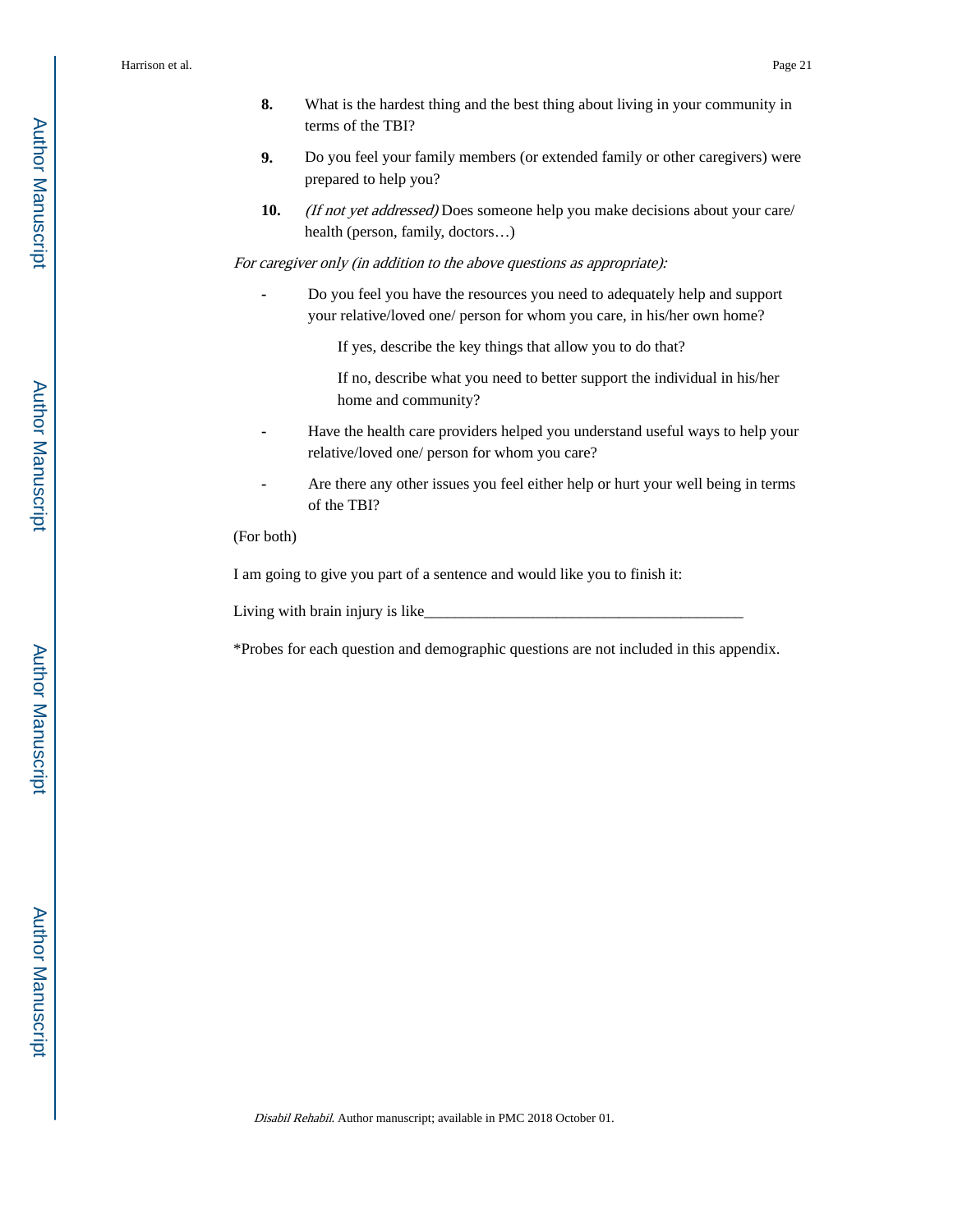Harrison et al. Page 22





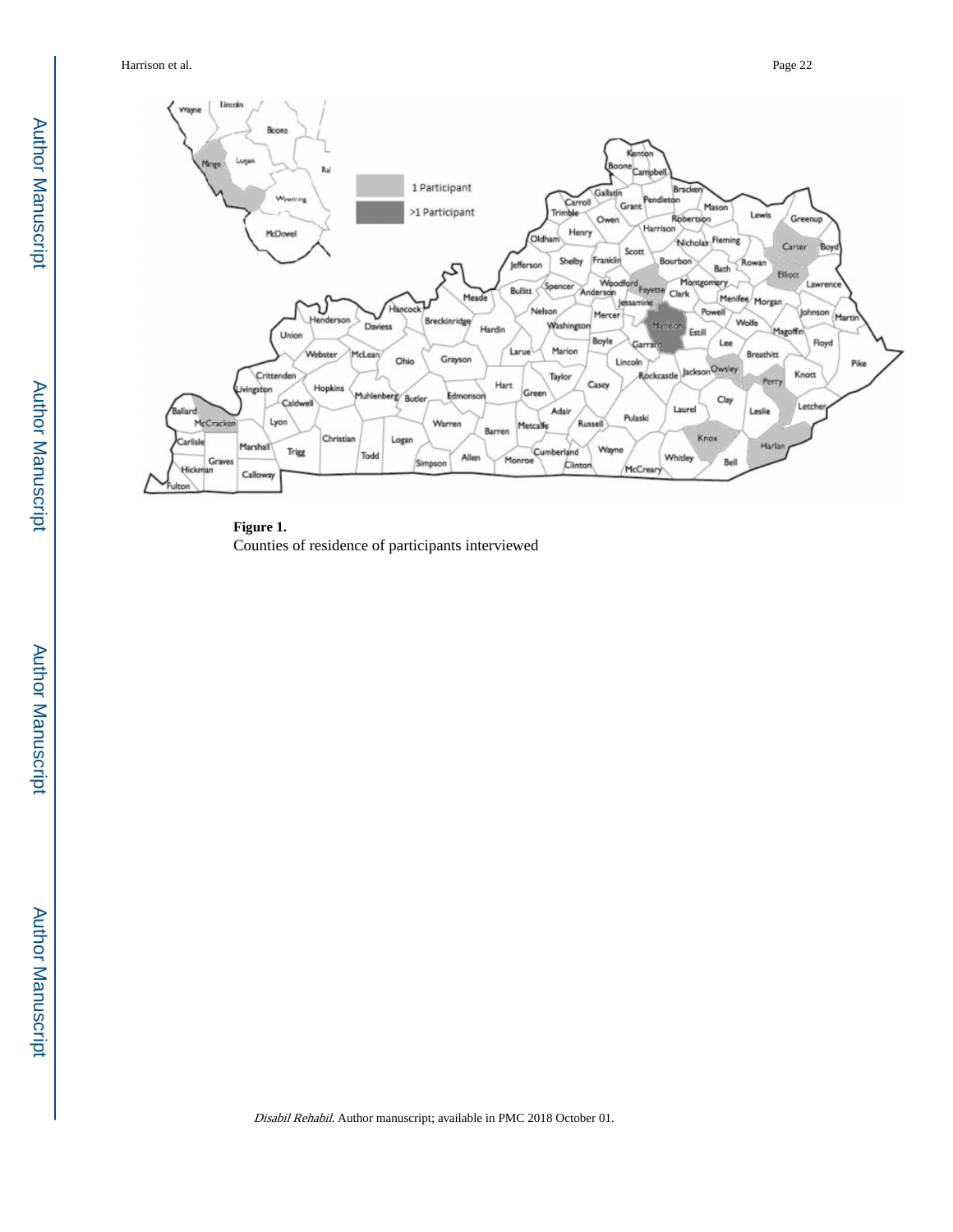**Table 1**

Demographic Data Summary Demographic Data Summary

|                | Gender                                         | Age<br>(years) | Level of Education              | Employed?      | <b>Annual Income</b><br>Household       | Years Post-TBI |
|----------------|------------------------------------------------|----------------|---------------------------------|----------------|-----------------------------------------|----------------|
|                | Participants Males: 10 (76.9%)                 | Mean: 36.8     | Below $HS$ $\degree$ : 5(38.4%) | Yes: 0 (0%)    | $<$ 15,000: 1 (7.7%)                    | Mean: 6.64     |
| With TBI       | Females: 3 (23.1%) Range: 20-56 HS: 1 (7.7%)   |                |                                 | No: 11 (84.6%) | $15,000 - 20,000$ : $1(7.7\%)$          | Range: 1-18    |
| $(13$ Total)   |                                                |                | College: 5 (38.4%)              |                | School: 2(15.4%) 21,000-35,000 1 (7.7%) |                |
|                |                                                |                | Unknown $3.2(15.4\%)$           |                | 36,000-50,000: 3(23.1%)                 |                |
|                |                                                |                |                                 |                | $50,000 - 65,000$ : $0(0\%)$            |                |
|                |                                                |                |                                 |                | $> 65,000:2(15.4\%)$                    |                |
|                |                                                |                |                                 |                | Unknown $**$ 5 (38.4%)                  |                |
| Caregivers     |                                                |                |                                 |                |                                         |                |
| $(6$ Total $)$ | Males: 2 (33.3%)                               | Mean: 54       | Below HS: 1 (16.7%)             | Yes: 3 (50%)   |                                         |                |
|                | <b>Females:</b> 4 (66.7%)                      | Range: 49-58   | HS: 1 (16.7%)                   | No: 3(50%)     |                                         |                |
|                |                                                |                | College: 2 (33.3%)              |                |                                         |                |
|                |                                                |                | Unknown $*$ : 2 (33.3%)         |                |                                         |                |
| High School    |                                                |                |                                 |                |                                         |                |
| $**$           | Missing data; participant chose not to provide |                |                                 |                |                                         |                |